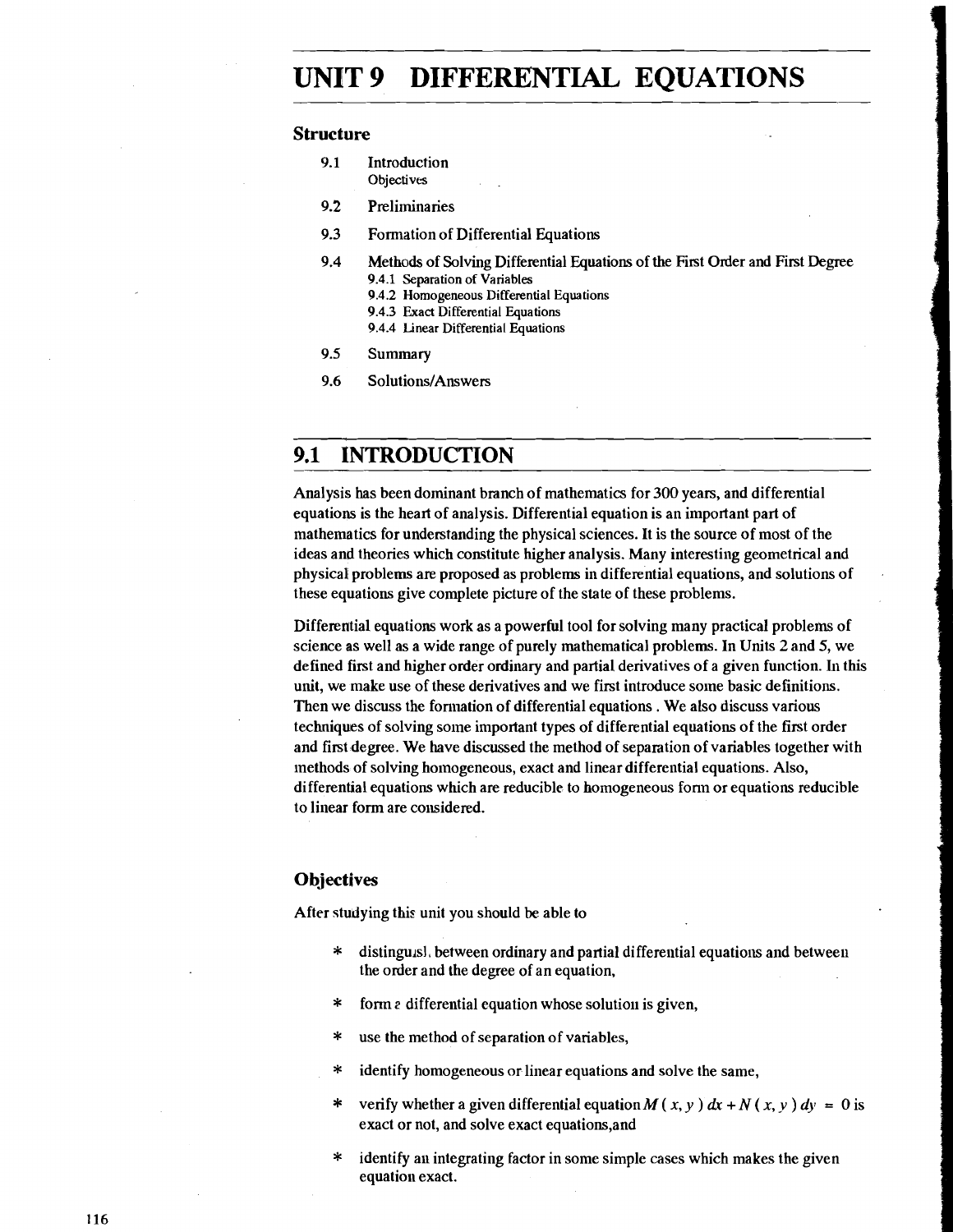#### **9.2 PRELIMINARIES**

In this section we shall define and explain the basic concepts in differential equations and illustrate them through examples. Recall that given an equation or relation of the type  $f(x, y) = 0$ , involving two variables x and y, where  $y = y(x)$ , we call x the **independent variable** and y the **dependent variable** (ref. Unit 1 of Block 1). Any equation which gives the relation between the independent variable and the derivative of the dependent variable with respect to the independent variable is a differential equation. In general we have the following definition.

#### **Definition** :

A differential equation is an equation that involves derivatives of dependent variable with respect to one or more independent variables.

For example,

$$
x\frac{dy}{dx} + y = 0, \qquad \qquad \cdots (9.1)
$$

$$
x\frac{\partial z}{\partial x} + y\frac{\partial z}{\partial y} = nz, \qquad \qquad \ldots (9.2)
$$

$$
\frac{\partial^2 z}{\partial x^2} + a^2 \frac{\partial^2 z}{\partial y^2} = 0, \qquad (9.3)
$$

are differential equations.

Differential equations are classified into various types. The most obvious classification of differential equations is based on the nature of the dependent variable and its derivative (or derivatives) in the equations. The following definitions give the various types of equations:

#### **Definition** :

A di1 fcrential equation involving only derivatives (that is, derivatives with respect to a single independent variable) is called an **ordinary differential equation** (abbreviated as **ODE).** For example, equation (9.1) namely,

$$
x\frac{dy}{dx} + y = 0
$$

is an ordinary differential equation.

#### **Definition** :

A differential equation containing partial derivatives, that is, the derivative of a dependent variable with respect to two or more independent variables is called a **partial differential equation** (abbreviated as PDE).

For example, equations (9.2) and (9.3), namely

$$
x \frac{\partial z}{\partial x} + y \frac{\partial z}{\partial y} = nz,
$$
  

$$
\frac{\partial^2 z}{\partial x^2} + a^2 \frac{\partial^2 z}{\partial y^2} = 0,
$$

are partial differential equations. Differential equations can be further broadly classified by their order and degree.

117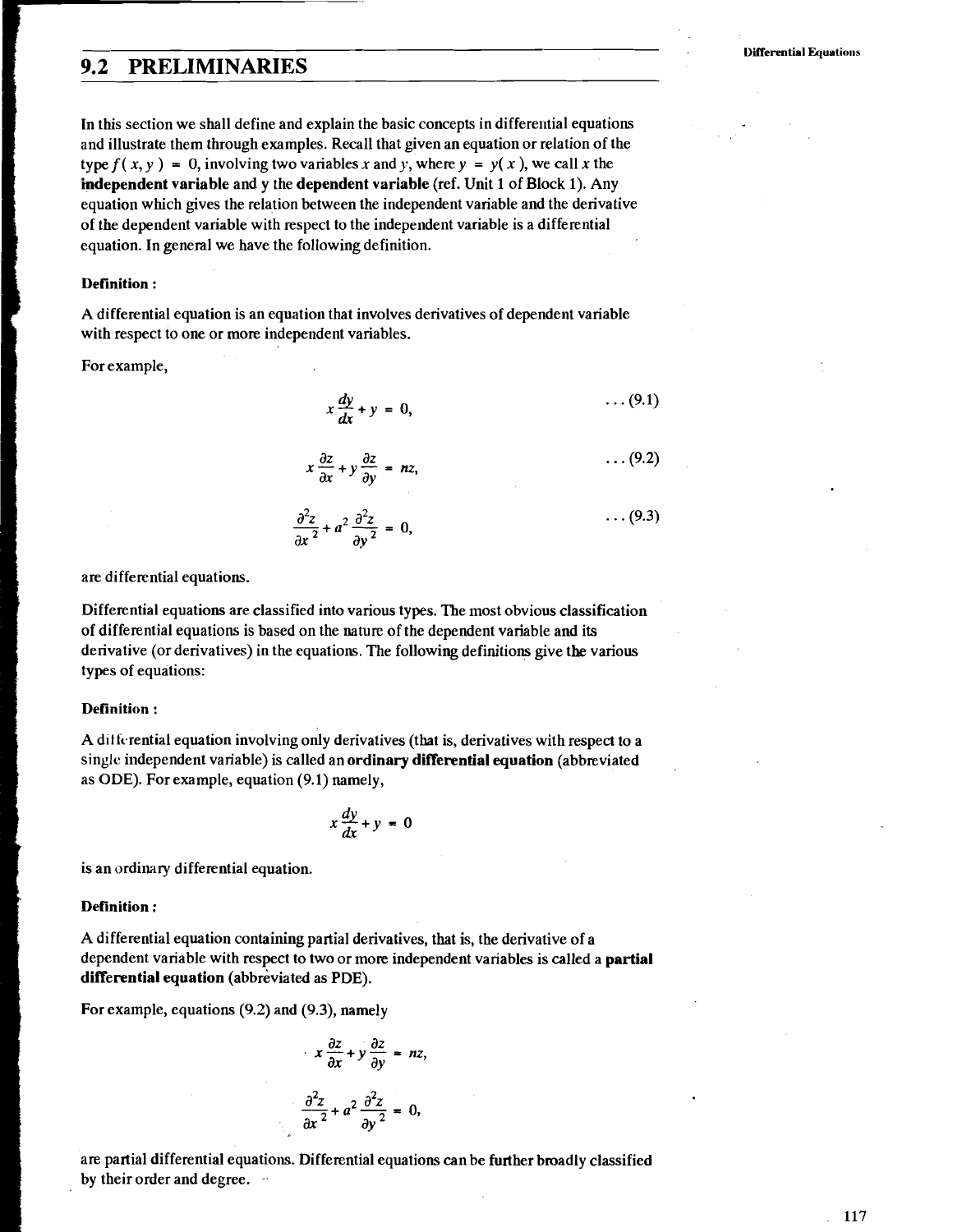The  $n<sup>th</sup>$  derivative of a dependent variable with respect to one or more independent variables is called a derivative of order n, or simply an *n*<sup>th</sup> order derivative. For example,  $\frac{d^2y}{dx^2}$ ,  $\frac{\partial^2z}{\partial x^2}$ ,  $\frac{\partial^2z}{\partial x \partial y}$ , are second order derivatives and  $\frac{d^3y}{dx^3}$ ,  $\frac{\partial^3z}{\partial x^2 \partial y}$ **Definition :**<br>
The *n*<sup>th</sup> derivative of a dependent variable with respect to one or more indeper<br>
variables is called a derivative of order n, or simply an *n*<sup>th</sup> order derivative. Fo<br>
example,  $\frac{d^2y}{dx^2}$ ,  $\frac{\partial^2z$  $\frac{d^2y}{dx^2}$ ,  $\frac{d^2z}{dx^2}$ ,  $\frac{d^2z}{dx^2}$ , are second order derivatives and  $\frac{d^2y}{dx^3}$ ,  $\frac{d^2z}{dx^2}$  are third order derivatives.

#### Definition:

The order of a differential equation is the order of the highest order derivative appearing in the equation. For example,

$$
\left(\frac{dy}{dx}\right)^2 + y = 0
$$
 is of order one (9.4)

(because the highest order derivative is  $\frac{dy}{dx}$  which is of first order)

$$
x^{2}\frac{d^{2}y}{dx^{2}} + 2x\frac{dy}{dx} + y = x^{2} + 2
$$
, is of order two. (9.5)

(highest order derivative is  $\frac{d^2y}{dx^2}$ ).

$$
\left(\frac{d^3y}{dx^3}\right)^2 + 2\frac{d^2y}{dx^2} - \frac{dy}{dx} + x^2 \left(\frac{dy}{dx}\right)^3 = 0
$$
 is of order three. \t...(9.6)

#### **Definition** :

The degree of a differential equation is the highest exponent of the derivative of the highest order appearing in it after the equation has been expressed in the form free from radicals and fractions as far as derivatives are concerned. For example, equations **(9.1),**  (9.2), **(9.3),** and (9.5) are of first degree and equations (9.4) and (9.6) are of second degree.

Equation

$$
\left[1+\left(\frac{dy}{dx}\right)^2\right]^{3/2} = k\frac{d^2y}{dx^2} \qquad \qquad \dots (9.7)
$$

is of second degree. To determine its order, we make the equation free from radicals. We need to square both the sides so that

$$
\left[1+\left(\frac{dy}{dx}\right)^2\right]^3 = k^2\left(\frac{d^2y}{dx^2}\right)^2
$$

Since the highest exponent of the highest derivative, that is,  $\frac{d^2y}{dr^2}$  is two and, by definitian, the degree of equation (9.7) is two.

And now an exercise for you.

**E 1** 

State the order and the degree of each of the following differential equations.

a) 
$$
\left(\frac{dy}{dx}\right)^2 = \frac{3x}{4y}
$$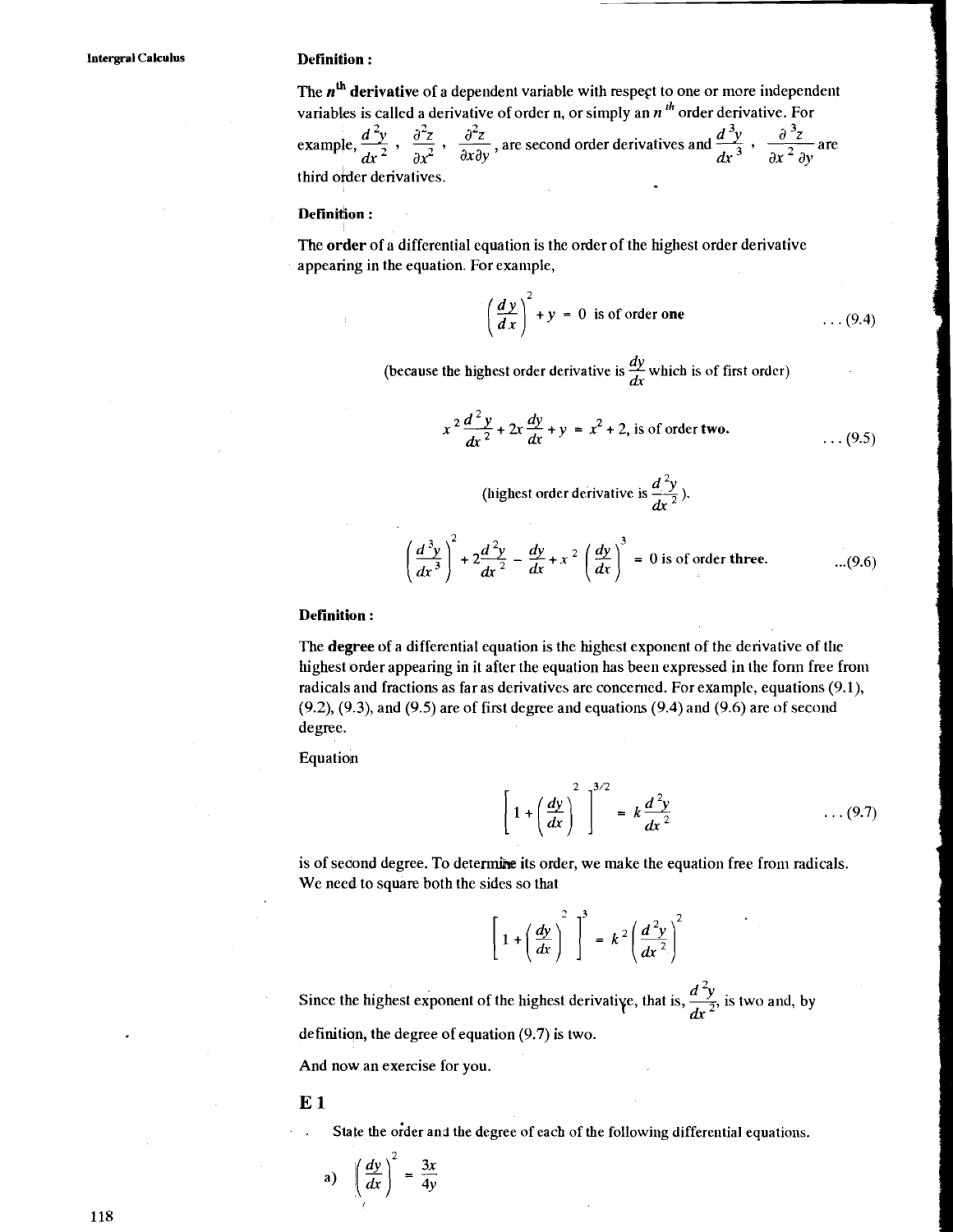b) 
$$
\left(\frac{dy}{dx}\right)^3 - \sqrt{1 + \left(\frac{dy}{dx}\right)^2}
$$
  
\nc)  $\sqrt{\frac{d^2y}{dx^2}} - 3 \frac{dy}{dx} + x$   
\nd)  $\frac{d^3y}{dx^3} - \sqrt{\frac{dy}{dx}}$   
\ne)  $\left(\frac{d^2y}{dx^2}\right)^{1/3} - k \left[1 + \left(\frac{dy}{dx}\right)^2\right]^{5/2}$ 

In this unit we will only be concerned with the study of certain types of ordinary differential equations which we shall simply refer to as differential equations, dropping the word "ordinary".

The principal task of the theory of differential equations is to find all the solutions of a given differential equation. But then it is natural to ask as to what exactly is the **rn** meaning of a solution of a differential equation. **Tbe** answer to this question is given in the following definition.

#### **Definition** :

**A solution** or an **integral** of a differential equation is a mlation between the variables, **I** not involving the derivatives, such that relation and the derivatives obtained from it satisfy the given differential equation.

To illustrate this let us do the following examples.

#### Example 1 :

| <b>Prove that</b>             | $y = cx^2$ | $\ldots$ (9.8) |
|-------------------------------|------------|----------------|
| is a solution of $xy' = 2y$ . |            | $\ldots$ (9.9) |

#### **Solution** :

**Step <sup>1</sup>**:

Differentiating both sides of equation  $(9.8)$  with respect to x, we get,

 $y' = 2cx$  ...  $(9.10)$ 

where  $y'$  stands for  $\frac{dy}{dx}$ 

## **Step 2** : *'6*

Substituting in equation **(9.9)** the values of **y** and **y** ' obtained from equations **(9.8)** and **(9.10)** 

respectively, we get an identity,

 $x \cdot 2cx = 2cx^2$ 

It should also be noted that a differential equation may have many solutions. For instance, each of the functions  $y = \sin x$ ,  $y = \sin x + 3$ ,  $y = \sin x - 4/5$  is a solution **Differential Equations**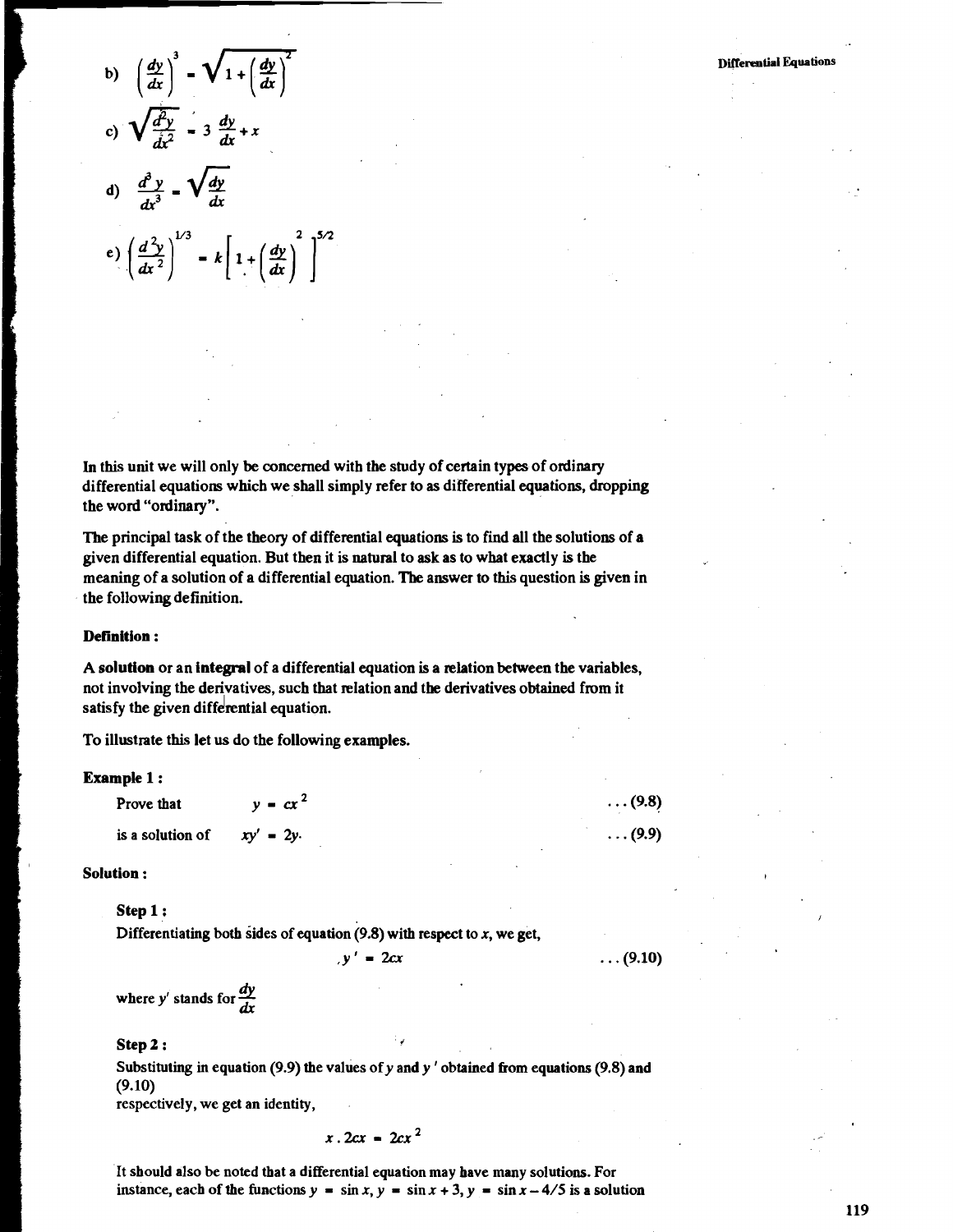**Intergral Calculus are in the differential equation**  $y'' = \cos x$ **. But we also know from our knowledge of** calculus that any solution of the equation is of the form

 $\mathbf{v}$ 

$$
= \sin x + c \,, \tag{9.11}
$$

where c is a constant. If we regard c as arbitrary, then equation  $(9.11)$  represents the totality of all solutions of the equation.

If you have understood the above example, then you may now try the following exercise.

**E2** 

Verify that each function is a solution of the differential equation written next to it.

a) 
$$
y = x^2 + x + c
$$
;  $y' = 2x + 1$ 

- b)  $y = x^2 + cx$ ;  $xy' = x^2 + y$
- c)  $y = A \sin 5x + B \cos 5x$ ;  $y'' + 25y = 0$
- d)  $y = (x+c)e^{-x}$ ;  $y'+y = e^{-x}$
- e) Iny =  $c_1e^x + c_2e^{-x}$ ; yy" -y'<sup>2</sup> = y<sup>2</sup> ln y.

As illustrated above, a differential equation may have more than one solution. It may even have infinitely many solutions, which can be represented by a single formula involving arbitrary constants. Accordingly, we classify various types of solutions of a differential equation as follows.

#### **Definition:**

The solution of the  $n^{th}$  order differential equation which contains  $n$  arbitrary constants is called its **general solution.** 

#### **Definition** :

Anv solution which is obtained from the general solution by giving particular values to the arbitrary constants is called a **particular solution.** 

For example,  $y = c_1 \sin 2x - c_2 \cos 2x$  involving two arbitrary constants  $c_1$  and  $c_2$  is

the general solution of second order equation  $\frac{d^2y}{dx^2}$  + 4y = 0 whereas

 $y = 2\sin 2x + \cos 2x$  is a particular solution (taking  $c_1 = 2$  and  $c_2 = 1$ ).

In some cases there may be further solutions of a given equation which cannot be obtained by assigning a definite value to the arbitrary constant in the general solution. Such a solution is called a **singular solution** of the equation. For example, the equation

$$
x^2 - xy' + y = 0 \qquad \qquad \dots (9.12)
$$

 $y' - xy' + y = 0$  ...(9.1<br>has the general solution,  $y = cx - c^2$ . A further solution of equation (9.12) is  $y = \frac{x^2}{4}$ .

Since the solution cannot be obtained by assigning a definite value to  $c$  in the general solution, it is a singular solution of equation (9.12).

After going through the definitions and illustrations given in Section 9.2 you would have definitely got the clue that a differential equation can also be derived from its solution by the process of differential, algebraic processes of elimination, etc. Now we shall discuss the method of finding the differential equation when its general solution is given.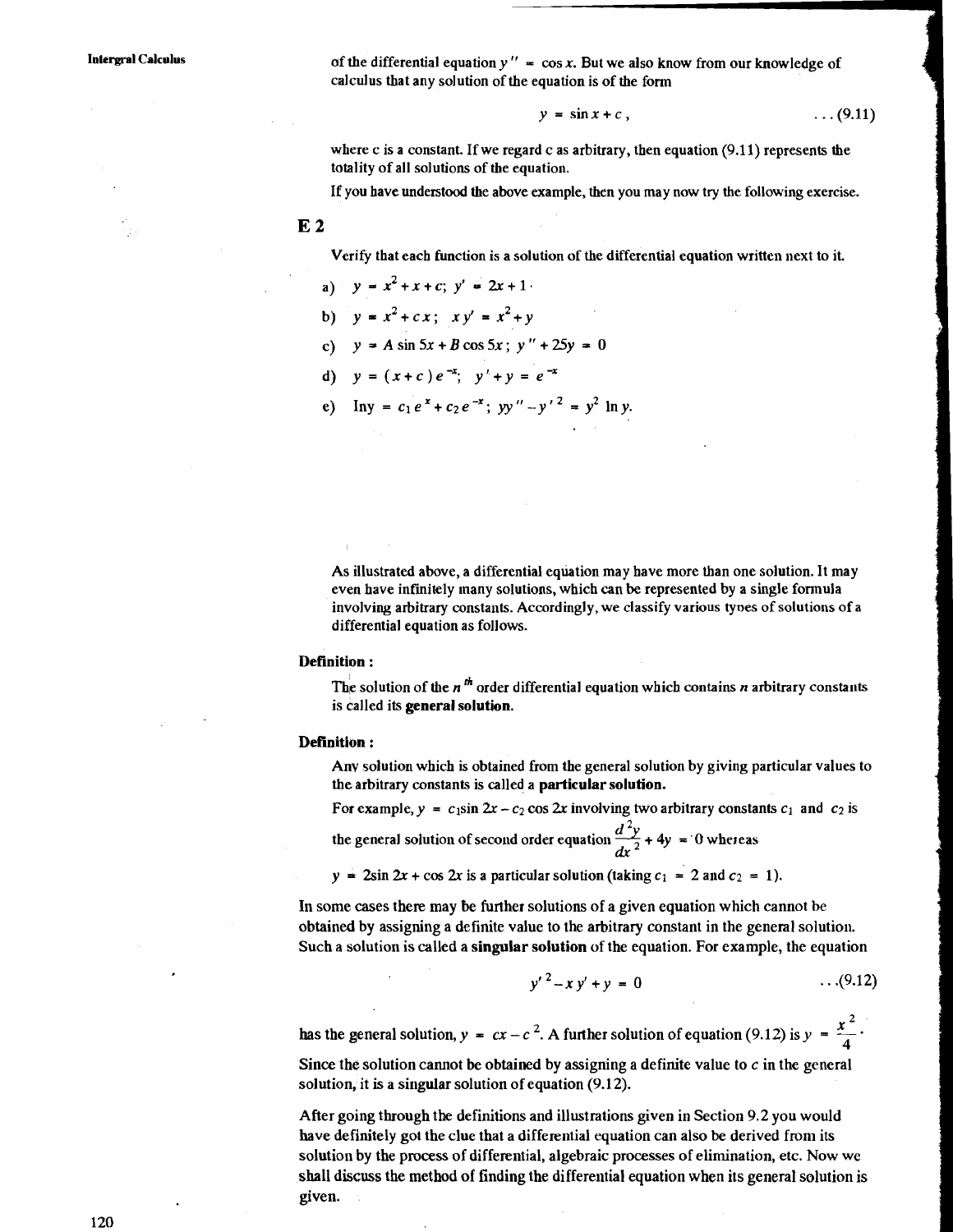# $\frac{1}{2}$ **9.3 FORMATION OF DIFFERENTIAL EQUATIONS**

We begin by taking an example. The procedure involved will show clearly the relation between the number of constants in the general solution and the order of a differential equaqtion.

A differential equation whose general solution is given by

$$
y = ax + bx^3 \qquad \qquad \ldots (9.13)
$$

can be found as follows.

Differentiating equation (9.13) with respect to  $x$ , we get

$$
y' = a + 3bx^2 \qquad \qquad \ldots (9.14)
$$

Again differentiating equation (9.14) with respect to x, we obtain,

$$
y'' = 6bx \qquad \qquad \dots (9.15)
$$

Solving equations (9.14) and (9.15) for  $a$  and  $b$  we get,

$$
b = \frac{1}{6} \left( \frac{y''}{x} \right), \quad a = y' - 3x^2 \cdot \left( \frac{1}{6} \frac{y''}{x} \right) = y' - \frac{1}{2} xy''
$$

Substituting these values of a and **b** in equation(9.13), we get

$$
y = xy' - \frac{1}{2}x^2y'' + \frac{1}{6}x^2y''
$$
  
=  $xy' - \frac{1}{3}x^2y''$ 

Thus,  $x^2y'' - 3xy' - 3y = 0$  is the desired differential equation. Generalising the above procedure we obtain the following rule to find the differential equation when its general solution is given.

#### **Rule**

- a) Differentiate the general solution. Let us refer to the resulting equation as the derived equation.
- b) Differentiate the derived equation and obtain the second derived equation.
- c) Differentiate the second derived equation and continue the process until the number of derived equations is equal to the number of independent arbitrary constants involved in the general solutions.
- d) Finally eliminate'all the constants of the general solution with the help of these derived equations, and get the desired equation.

#### **Example 2:**

By eliminating the constants  $h$  and  $k$ , find the differential equation of which

$$
(x-h)^2 + (y-k)^2 = a^2 \qquad \qquad \ldots (9.16)
$$

is a solution.

#### **Solution** :

**Step 1** :

Differentiating equation (9.16) we get the first derived equation as

$$
(x-h)+(y-k)\frac{dy}{dx}=0 \qquad \qquad \ldots (9.17)
$$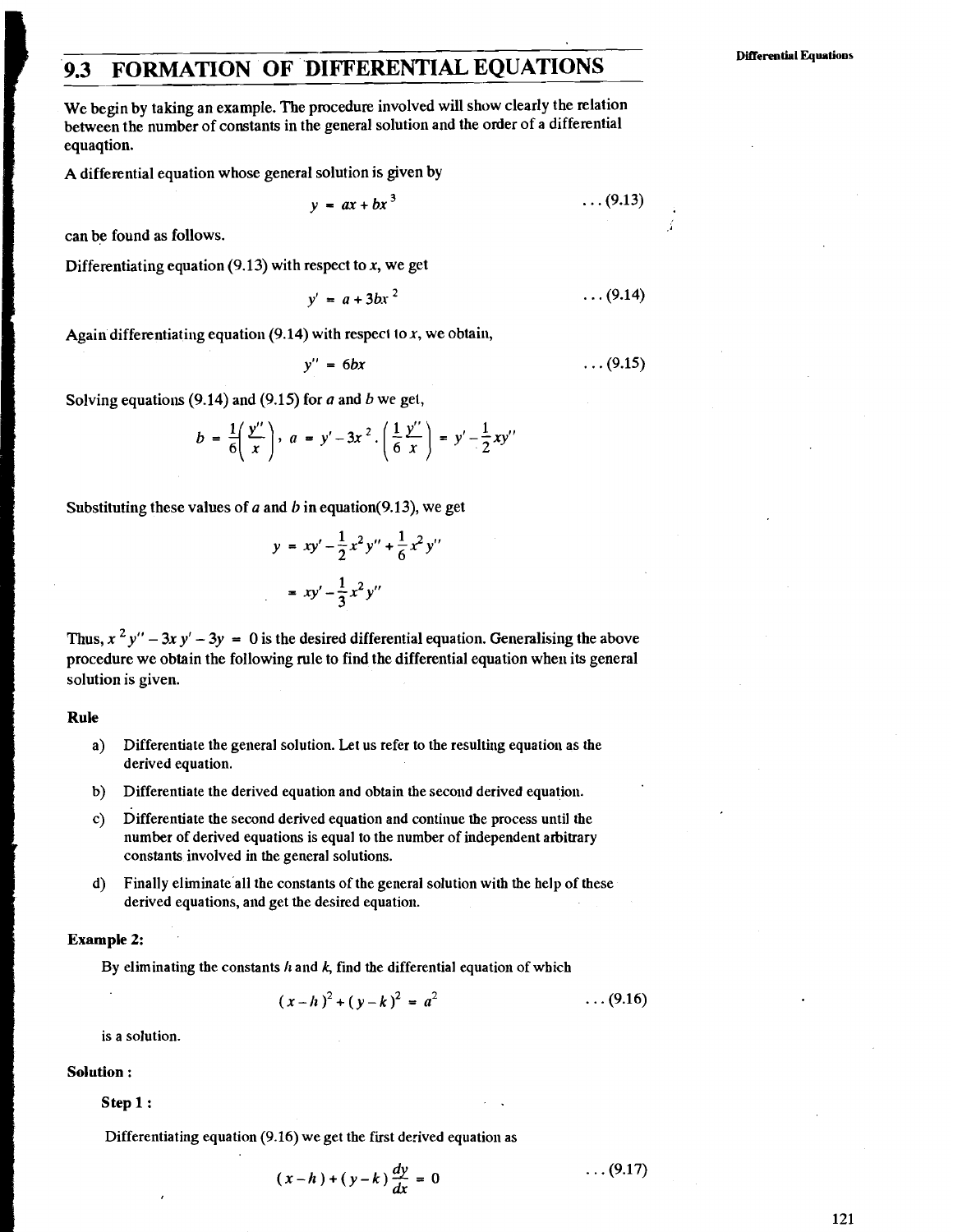Differentiating equation (9.17) we get the second derived equation as

$$
1 + (y-k)\frac{d^2y}{dx^2} + \left(\frac{dy}{dx}\right)^2 = 0
$$

 $\ldots$  (9.18)

**Step 3** :

Finally, we eliminate *h* and *k* from equation (9.16). Equations (9.17) and (9.18) yield,

$$
(y-k) = \frac{\left[1 + \left(\frac{dy}{dx}\right)^2\right]}{\frac{d^2y}{dx^2}}
$$

and

$$
(x-h) = \frac{\left[1+\left(\frac{dy}{dx}\right)^2\right]\frac{dy}{dx}}{\frac{d^2y}{dx^2}}
$$

Substituting these values in the given relation (9.16) we obtain,

$$
\left[1+\left(\frac{dy}{dx}\right)^2\right]^3 = a^2\left(\frac{d^2y}{dx^2}\right)^2,
$$

as the required differential equation.

How about doing **some exercises** now?

**E3** 

ķ

C,

Find the differential equations having the following as solutions.

a) 
$$
y = x^3 + c
$$
  
\nb)  $y = c_1 e^x + c_2 e^{-x}$   
\nc)  $y = c_1 x^2 + c_2 x + c_3$ 

#### **E4**

Find the differential equations whose solution is given by

 $y = e^x (A \cos x + B \sin x)$ 

where  $A$  and  $B$  are arbitrary constants.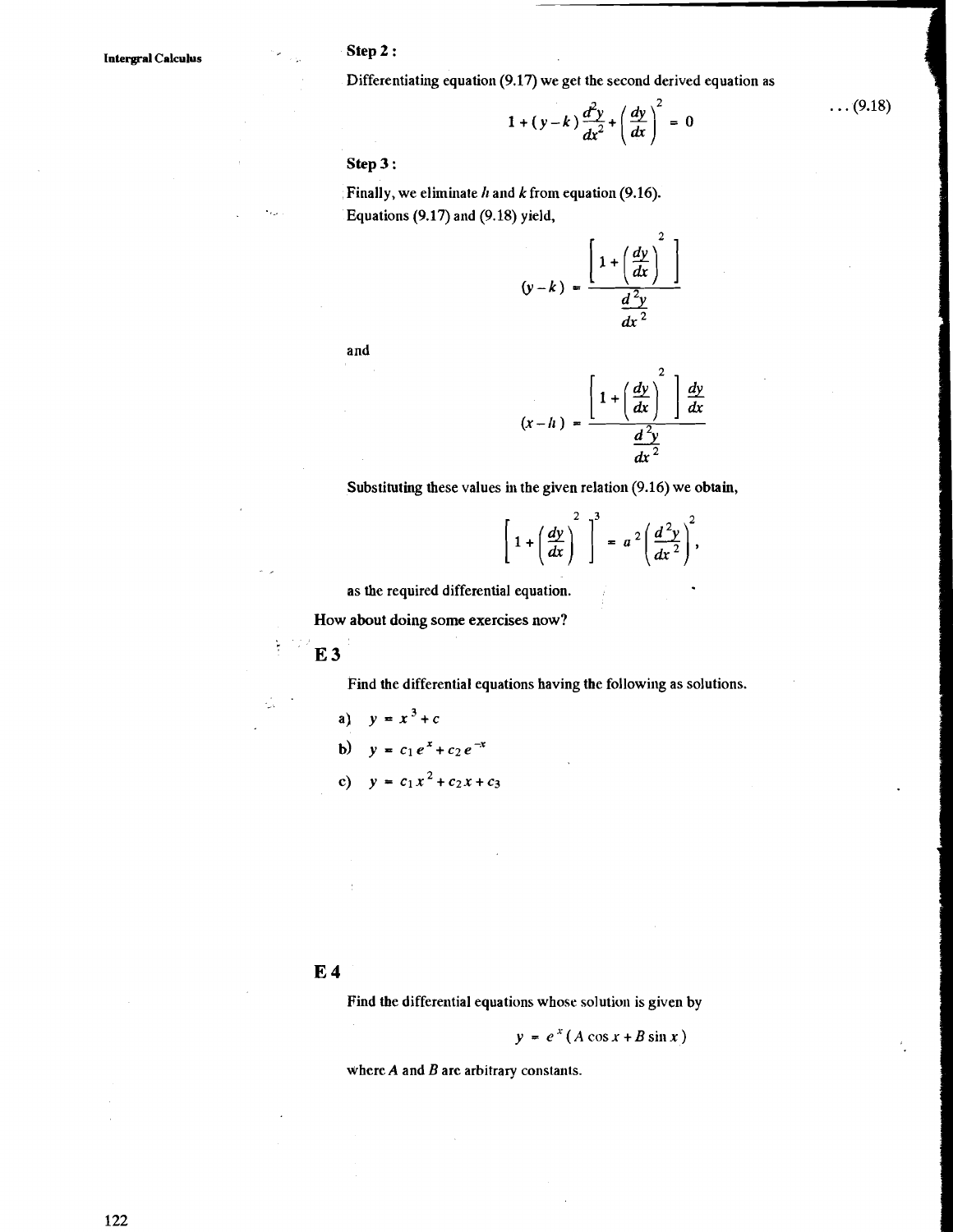It will probably come as no surprise to you that differeutial equations which look similar are solved in similar ways. In fact, the equations are classified into various types which have similar mathematical characteristics. Any differential equation of the first order and first degree may be written in the form

$$
\frac{dy}{dx} = f(x, y)
$$

In the next section, we shall discuss various methods of solving first order and first degree differential equations.

## **9.4 METHODS OF SOLVING DIFFERENTIAL EQUATIONS OF THE FIRST ORDER AND FIRST DEGREE**

In general, it inay not be very easy to solve even the apparently simple equation

 $\frac{dy}{dx}$  =  $f(x, y)$ . This is because no formulas exist for obtaining its solution in all cases.

But, there are certain standard types of first order equations for which routine methods of solution are available. We now discuss four of them that have many applications. Let us discuss them one by one.

#### **9.4.1 Separation of Variables**

This is a technique for solving an important class of differential equations, namely, those of the form

$$
\frac{dy}{dx} = \frac{p(x)}{q(y)}, \qquad \qquad \ldots (9.19)
$$

where  $p(x)$  is a function of x only and  $q(y)$  is a function of y only. Such an equation is called an equation with separable variables, or a **separable equation.** For example,

is called an equation with separable variables, or a **separable equation**. For example<br>the differential equation  $\frac{dy}{dx} = \frac{(2x+1)}{e^y}$  is of the same type as equation (9.19) with  $p(x) = 2x + 1$  and  $q(y) = e^{y}$ .

In order to solve the differential equation given by  $(9.19)$  we may proceed as follows:

**Step 1** :

Rewrite equation (9.19) as

$$
(y) dy = p(x) dx \qquad \qquad \ldots (9.20)
$$

#### **Step 2** :

Integrate both sides of equation (9.20) and get

$$
\int q(y) dy = \int p(x) dx
$$
  
Q(y) = P(x) + c ...(9.21)

 $\alpha$ 

where  $Q(y) = \int q(y) dy$  and  $P(x) = \int p(x) dx$ 

 $\boldsymbol{q}$ 

#### **Step 3** :

Solve equation (9.21) for y in terms of **x.** 

Note that in Step 2, there is no need to write two constants since these can be combined into one as in equation  $(9.21)$ .

We now take up an example to illustrate these steps.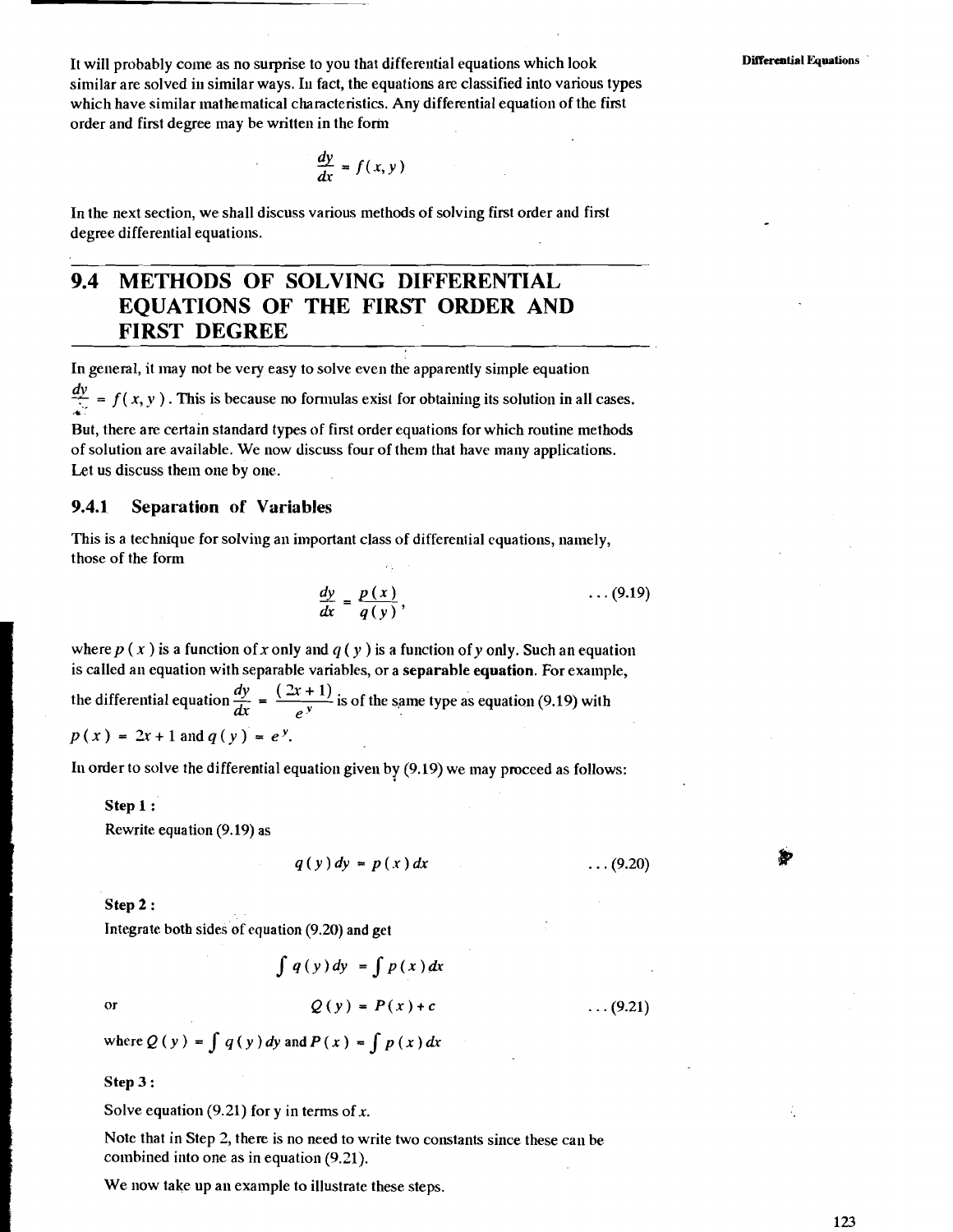**Example 3** :

$$
\text{Table 3:} \\
 \text{Solve} \qquad \frac{dy}{dx} = \frac{3x^2}{y^2}
$$

**Solution** :

**Step 1** :

The given differential equation is

$$
\frac{dy}{dx} = \frac{3x^2}{y^2} \qquad \qquad \ldots (9.22)
$$

Multiplying both sides of equation (9.22) by  $y^2$ , we get

$$
y^{2} \frac{dy}{dx} = 3x^{2}
$$
  

$$
y^{2} dy = 3x^{2} dx
$$
 ... (9.23)

**Step 2** :

or,

Integrating both sides of equation (9.23), we get

$$
\int y^2 dy = \int 3x^2 dx
$$
  
\n
$$
\Rightarrow \frac{y^3}{3} = x^3 + c, \text{ where } c \text{ is a constant}
$$
  
\nor,  
\n
$$
y^3 = 3x^3 + c_1, \qquad \dots (9.24)
$$
  
\nwhere  
\n
$$
c_1 = 3c \text{ is a constant.}
$$

**Step 3** :

Solve equation  $(9.24)$  for y and get

 $y = [3x^3 + c_1]^{1/3}$ 

is the required solution of the differential equation (9.22).

Let us look at another example.

#### **Example 4** :

$$
1 \text{ pole } 4:
$$
\n
$$
\text{Solve } \frac{dy}{dt} = t^3 y^2 + y^2
$$

Solution:

Step 1:

Note that right hand side of equation (9.25) is not of the form  $\frac{p(t)}{p(t)}$ .  $q(y)$ 

However, if we write equation (9.25) as

$$
\frac{dy}{dt} = (t^3 + 1) y^2 = \frac{(t^3 + 1)}{y^{-2}}, \qquad \qquad \ldots (9.26)
$$

we see that the right hand side of equation (9.26) is of the form

$$
\frac{p(t)}{q(t)}
$$
 with  $p(t) = t^3 + 1$  and  $q(y) = y^{-2}$ 

 $\ldots (9.25)$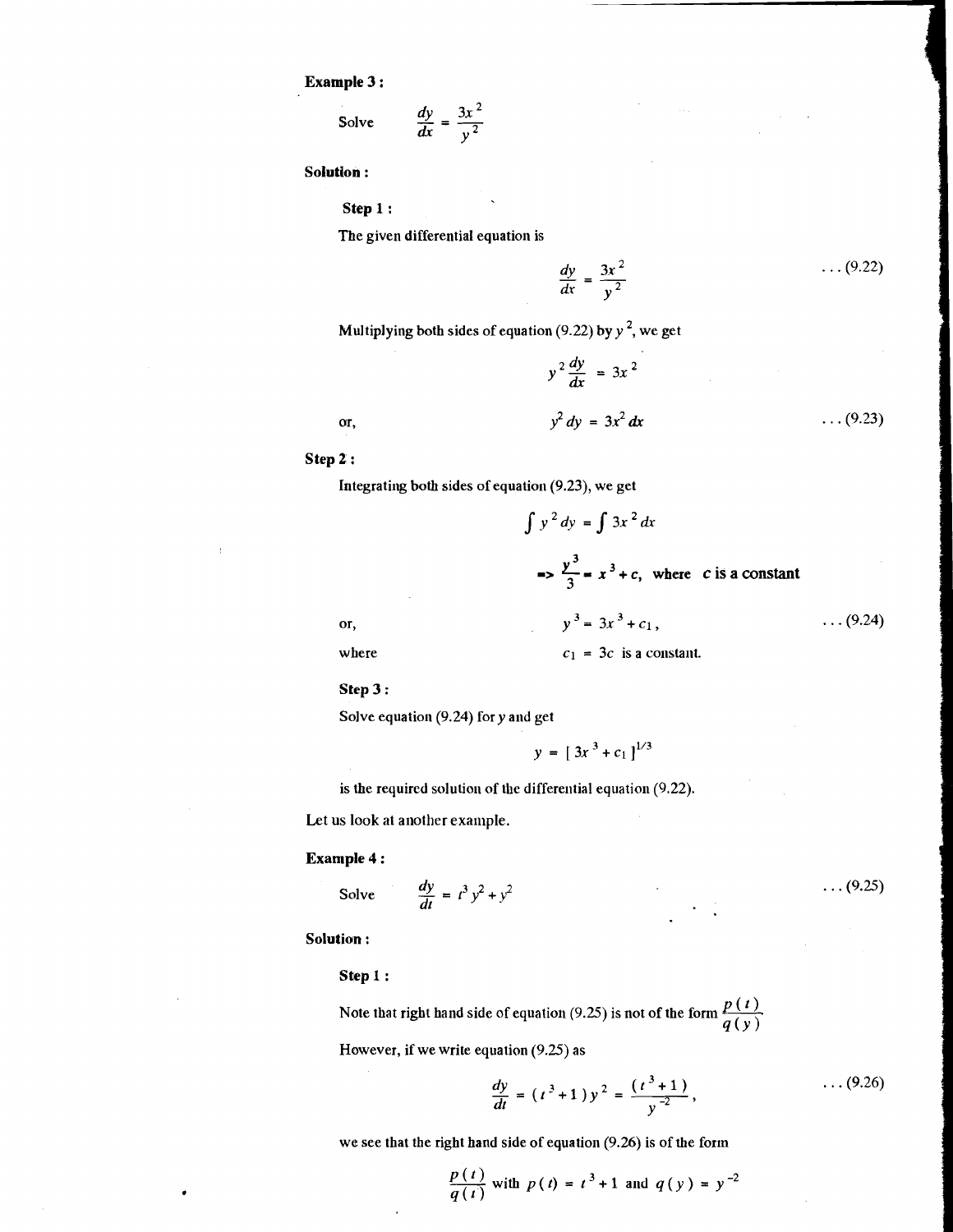Separating the variables in equation (9.26), we get<br>  $\frac{1}{v^2} dy = (t^3 + 1) dt$ 

**step** 2 :

Integrating both **ddes** of equation (9.27), we get

$$
\int \frac{1}{y^2} dy = \int (t^3 + 1) dt + c
$$
  

$$
\frac{-1}{y} = \frac{1}{4}t^4 + t + c,
$$

or.

where **c** is the constant of integration.

**step <sup>3</sup>**:

Solving equrtion.(9.28) for **y,** we get

$$
y = -\frac{1}{t^4/4 + t + c}
$$
 as the required solution of equation (9.25).

You may now try this exercise yourself.

**ES** 

Sdve the following **differential** equations:

a) 
$$
\frac{dy}{dt} = \frac{5+t}{y^2}
$$
  
b)  $\frac{dy}{dt} = y^2 - e^{2t} \cdot y^2$ 

c) 
$$
\frac{dy}{dt} = 4(y-3)
$$

$$
\frac{dy}{dt} = \sqrt{\frac{y}{t}}
$$

Not all differential equations can be solved by the method of separation of variables. For example, we cannot solve,

$$
\frac{dy}{dt} = t^2 y^2 + 1
$$

by the method of separation of variables because the expression  $t^2 y^2 + 1$  cannot be written in the form  $\frac{p(t)}{q(y)}$ . In such cases we have to look for other techniques of solving differential equations. In the next subsections we shall take up another technique of solving first order equations.

**Differential Equations** 

 $(9.27)$ 

 $. (9.28)$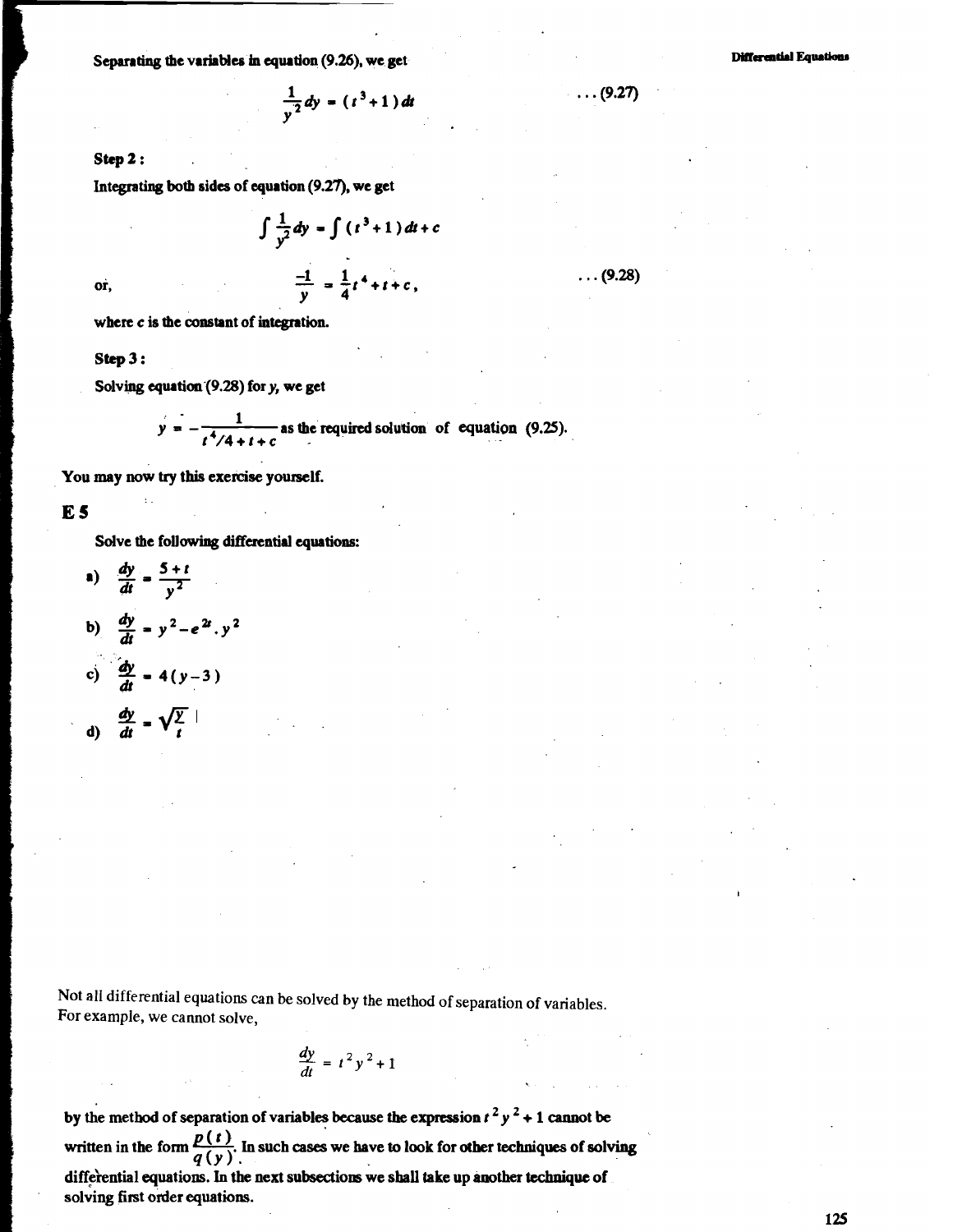#### **Intergral Calcotus 9.4.2 Homogeneous Differential Equations**

You are already familiar with the definition of a homogeneous function. Recall that a function  $f(x, y)$  is said to be homogeneous of degree n, if

$$
f(\lambda x, \lambda y) = \lambda^n f(x, y), \qquad \qquad \ldots (9.29)
$$

for a11 values of *x* and *y* 

We also say that any function of the form  $\frac{y}{x}$  is homogeneous of degree zero since

$$
\left(\frac{\lambda y}{\lambda x}\right) = \lambda^0 \left(\frac{y}{x}\right).
$$

However , the function

$$
g(x, y) = x4 - x3 + y2
$$
 is not homogeneous for  

$$
g(\lambda x, \lambda y) = (\lambda x)^{4} - (\lambda x)^{3} + (\lambda y)^{2} \neq \lambda^{n} f(x, y)
$$
 for any *n*.

From equation (9.29) a useful relation is obtained by letting  $\lambda = \frac{1}{r}$ .

This gives for a homogeneous expression of the  $n<sup>th</sup>$  degree

$$
\frac{1}{x^n}f(x,y) = f\left[1, \frac{y}{x}\right] = \phi\left(\frac{y}{x}\right)
$$
 (say)

or

$$
f(x, y) = x^n \dot{f}\left(1, \frac{y}{x}\right) = x^n \phi\left(\frac{y}{x}\right) \qquad \qquad \dots (9.30)
$$

A homogeneous equation of the first order is of the form  
\n
$$
\frac{dy}{dx} = \frac{f(x, y)}{g(x, y)} \text{ or } f(x, y) dx - g(x, y) dy = 0,
$$

where  $f(x, y)$  and  $g(x, y)$  are homogeneous functions of the same degree.

A homogeneous equation of the first order is of the form<br>  $\frac{dy}{dx} = \frac{f(x, y)}{g(x, y)}$  or  $f(x, y) dx - g(x, y) dy = 0$ ,<br>
where  $f(x, y)$  and  $g(x, y)$  are homogeneous functions of the same degree<br>
For example,  $\frac{dy}{dx} = \frac{x^2 - y^2}{2xy}$  is a  $\frac{dx}{dy}$  2xy For example,  $\frac{dy}{dx} = \frac{dy}{2xy}$  is a homogeneous differential equation. Here<br>  $f(x, y) = x^2 - y^2$  and  $g(x, y) = 2xy$  are both homogeneous functions of degree two. You must have noticed above that  $\frac{y}{x}$  plays an important role in a homogeneous function. Thus we would expect that the substitution

$$
\frac{y}{x} = v \qquad \text{or} \qquad y = vx \qquad \qquad \dots (9.31)
$$

might be effective in solving a homogeneous equation.

In fact, it will be seen that the substitution  $(9.31)$  in a homogeneous equation of the first order and first degree reduces the equation to an equation with separable variables. Let us, now, take up an example.

#### **Example <sup>5</sup>**:

Solve the differential equation

$$
(x-2y) dx + y dy = 0 \qquad \qquad \dots (9.32)
$$

**Solutibn** :

$$
Step 1:
$$

**29y -x**  $(x - 2y) dx + y dy = 0$  ... (9.32)<br> **29 -** *X*<br> **29 -** *X* is homogeneous. Putting *y* = *vx* in equation (9.32), we get, we get,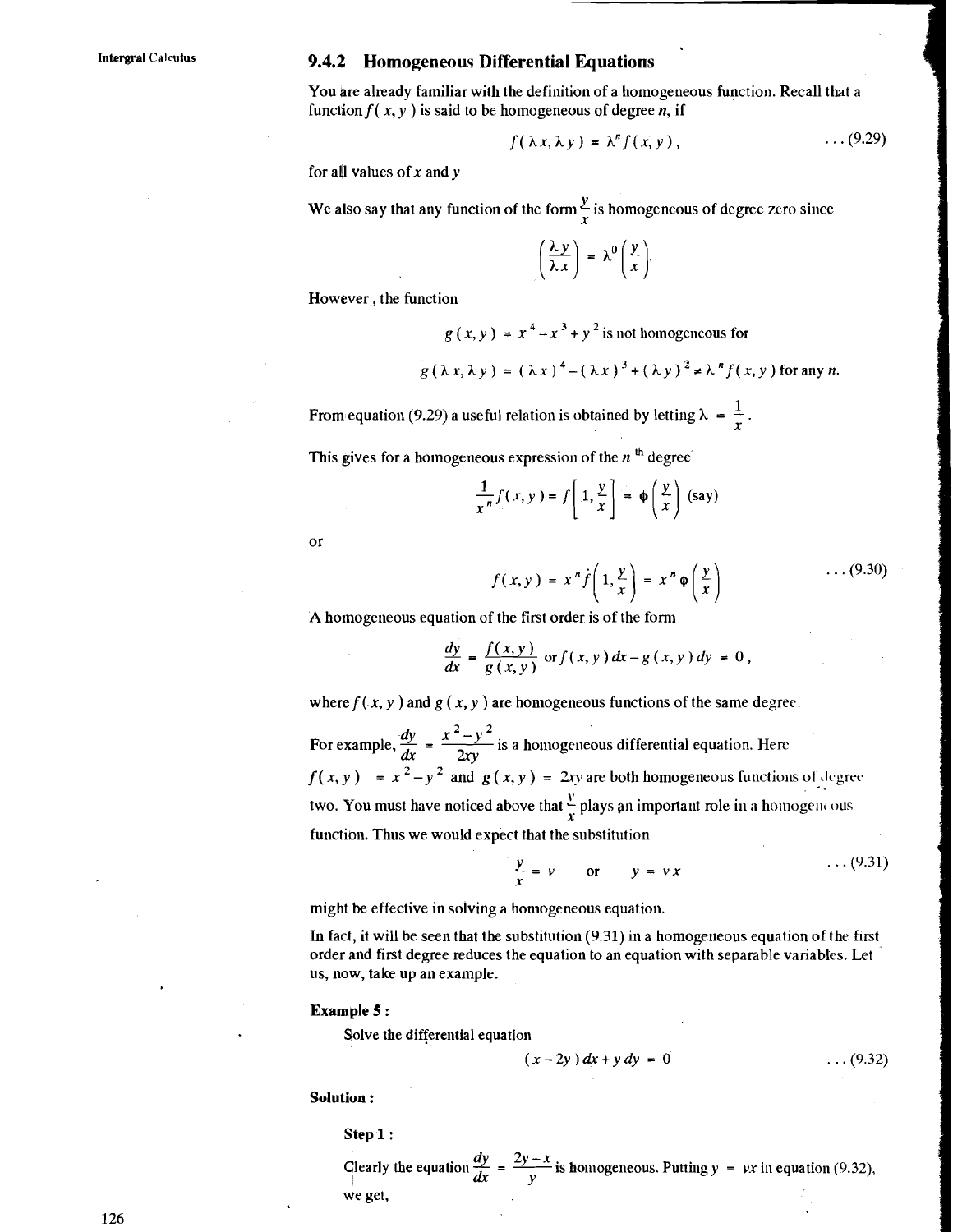$\frac{1}{2}$ 

$$
(x-2vx) dx + vx (vdx + xdv) = 0 \text{ (since } dy = vdx + xdv)
$$
  
\n
$$
\Rightarrow x (1-2v+v^2) dx + x^2 v dv = 0
$$
  
\n
$$
\Rightarrow \frac{dx}{x} + \frac{v}{(v-1)^2} dv = 0
$$
...(9.33)

#### **Step 2** :

In equation( $9.33$ ) the variables are now separated and therefore

$$
\int \frac{1}{x} dx + \int \frac{v}{(v-1)^2} dv = c_1, c_1 \text{ being a constant.}
$$
  
\n
$$
\Rightarrow \ln|x| + \int \frac{v}{(v-1)^2} dv = c_1,
$$

For finding the integral  $\int \frac{v}{(v-1)^2} dv$ , we substitute  $v-1 = t$ , so that  $dv = dt$  and equation (9.33) becomes

$$
\ln |x| + \int \frac{1+t}{t^2} dt = c_1
$$
  
\n
$$
\Rightarrow \ln |x| + \int \frac{1}{t^2} dt + \int \frac{1}{t} dt = c_1
$$
  
\n
$$
\Rightarrow \ln |x| - \frac{1}{t} + \ln |t| = c_1
$$
  
\n
$$
\Rightarrow \ln |x| - \frac{1}{v-1} + \ln |(v-1)| = c_1
$$
...(9.34)

$$
(\text{since } (\nu - 1) = t).
$$

It is convenient to replace the constant  $c_1$  by Inc, where  $c > 0$ . Then equation (9.34) becomes,

$$
\ln \left| \frac{x(v-1)}{c} \right| = \frac{1}{v-1}
$$
 ....(9.35)

#### **Step 3** :

Replacing v by  $\frac{y}{x}$  in equation (9.35), we get,

$$
\ln \left| \frac{y-x}{c} \right| = \frac{x}{y-x}
$$

which is the required solution of equation (9.32). Let us consider another example.

# **Example 6 :**<br>Solve  $\frac{dy}{dx} = \frac{2xy}{x^2 - y^2}$

<sup>I</sup>**Solution** :

#### Step 1:

**b** 

The given equation (9.36) is homogeneous, since both numerator  $f(x, y) = 2xy$  and the denominator  $g(x, y) = x^2 - y^2$  are homogeneous functions of degree 2. We may rewrite equation (9.36) as  $\ddot{\ddot{\xi}}$ 

$$
[0.1]
$$

$$
\frac{dy}{dx} = \frac{(2y/x)}{1 - (y/x)^2} \qquad \qquad \cdots (x^2 - 1) = 1
$$

 $\ldots$  (9.37)

 $\ldots (9.36)$ 

127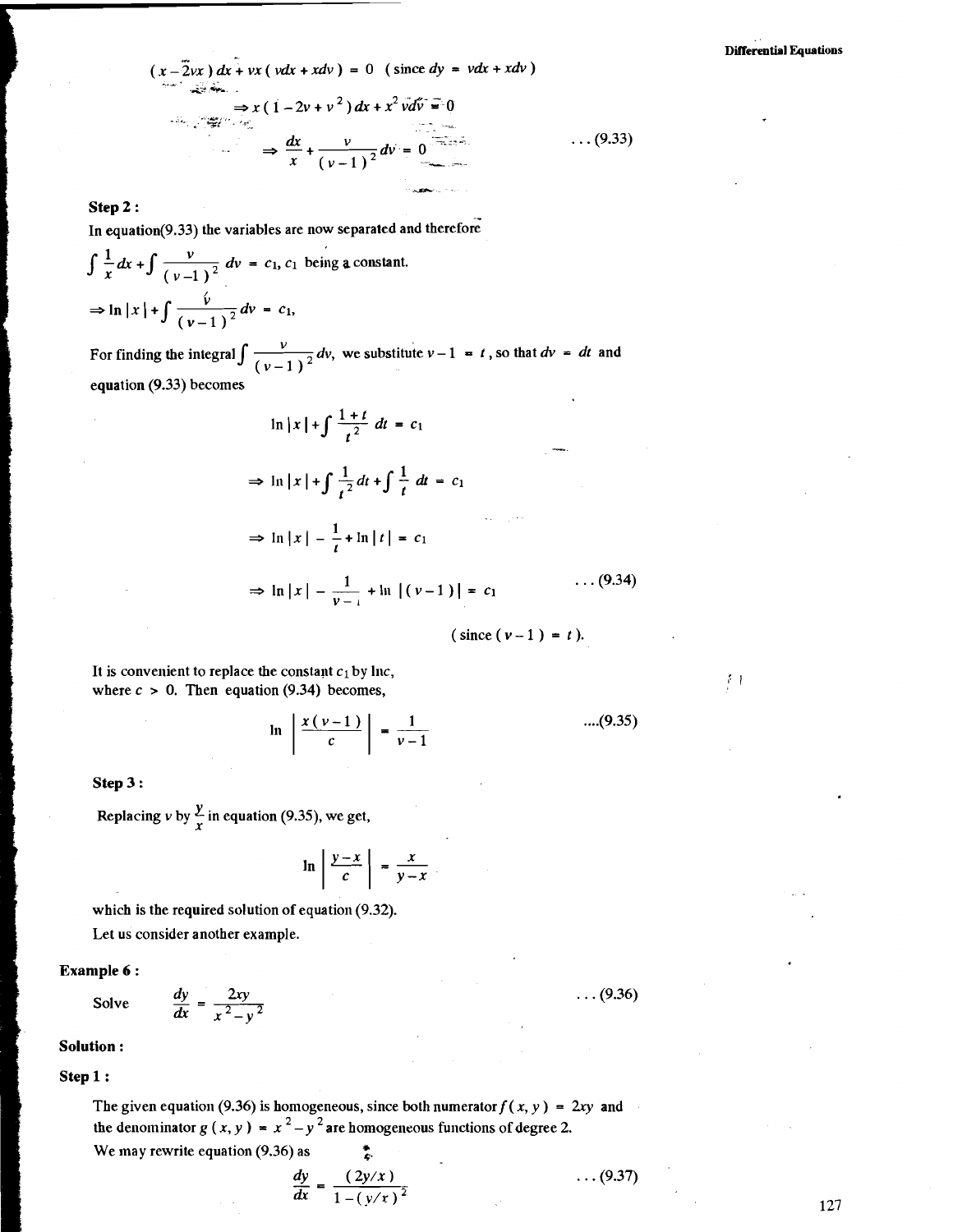or, 
$$
v + x \frac{dv}{dx} = \frac{2v}{1 - v^2}
$$
, where  $v = y/x$ ,

or.

or, 
$$
v + x \frac{dv}{dx} = \frac{2v}{1 - v^2}
$$
, who  

$$
x \frac{dv}{dx} = \frac{2v}{1 - v^2} - v = v \frac{(1 + v^2)}{1 - v^2}
$$

Therefore,

$$
\int \frac{1 - v^2}{v (1 + v^2)} dv = \int \frac{dx}{x} + c , \qquad (9.3)
$$

where  $c$  is a constant of integration. To integrate equation (9.38), we write it as

$$
\int \left[ \frac{1}{v} - \frac{2v}{1+v^2} \right] dv = \int \frac{dx}{x} + c
$$
  
\n
$$
\Rightarrow \ln |v| - \ln |(1+v^2)| = \ln |x| + \ln |A|,
$$

where  $A$  is another constant.

Thus, we get 
$$
\ln \left| \frac{v}{1 + v^2} \right| = \ln |Ax|
$$

$$
\Rightarrow \frac{v}{1 + v^2} = Ax
$$

**Step <sup>3</sup>**:

Replacing  $\nu$  by  $\frac{y}{x}$  in the last equation, we obtain

$$
\frac{xy}{x^2 + y^2} = Ax \text{ or } x^2 + y^2 = \frac{1}{A}y
$$

as the required solution of equation (9.36). You may now try the following exercises.

**E6** 

 $\frac{1}{2}$ 

Solve the following differential equations:

a) 
$$
\frac{dy}{dx} = \frac{x^2 + y^2}{xy}
$$
  
\nb) 
$$
x \frac{dy}{dx} = x \tan \frac{y}{x} + y
$$
  
\nc) 
$$
x dy - y dx = \sqrt{x^2 + y^2} dx
$$
  
\nd) 
$$
\left[ x + y \sin \frac{y}{x} \right] dx - x \sin \frac{y}{x} dy = 0
$$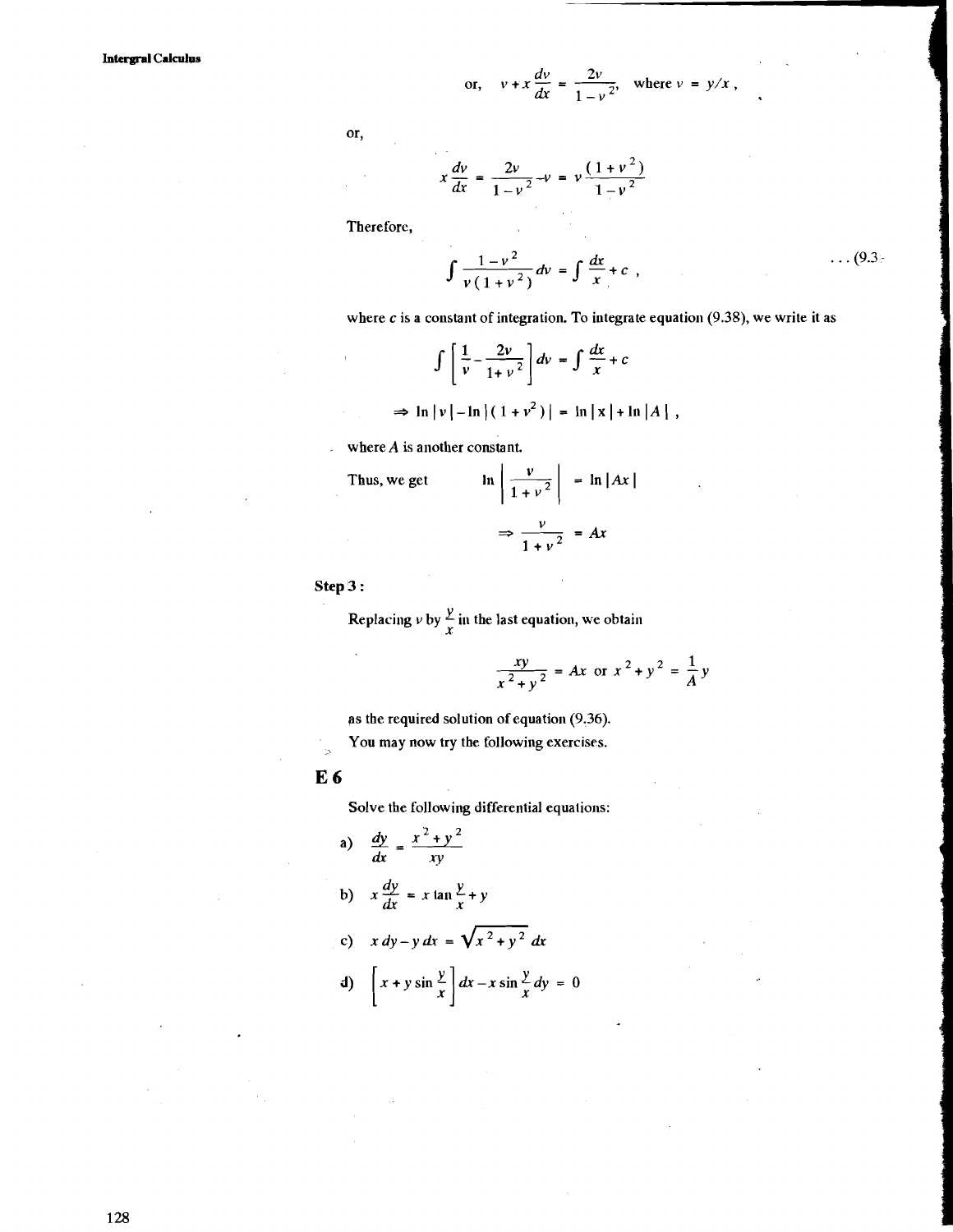Solve the following equations:

 $\overline{7}$  $\mathbf{r}$ 

a) 
$$
(x^2 + xy) dy = (x^2 + y^2) dx
$$

$$
h) \t x^2 y dy + (x^3 + x^2 y - 2xy^2 - y^3) dx = 0
$$

c) 
$$
(2\sqrt{xy} - x) dy + y dx = 0
$$

d) 
$$
(6x^2 + 2y^2) dx - (x^2 + 4xy) dy = 0
$$

**Figurations Reducible to Homogeneous Form** 

Sonietimes it may happen that a given equation is not homogeneous but can be reduced *r*: *a iomogeneous torm by considering a certain change of variables. For example,*  $t$ <sup>onsider the equation of the form</sup>

$$
\frac{dy}{dx} = \frac{ax + by + c}{Ax + By + D} \tag{9.39}
$$

This can be reduced to homogeneous form by changing the variables  $x$ ,  $y$  to  $X$ ,  $\frac{1}{2}$ respectively, where

$$
x = X + h,
$$
  

$$
y = Y + k,
$$

with *h* and *k* as constants to be so chosen as to make the given equation homogeneous. With these new variables we have

$$
\frac{dy}{dx} = \frac{dY}{dX} \cdot \frac{dX}{dx} = \frac{dY}{dX} \text{ (because } \frac{dX}{dx} = 1)
$$

Therefore, equation (9.39) becomes

$$
\frac{dY}{dX} = \frac{aX + bY + (ah + bk + c)}{AX + BY + (Ah + Bk + D)}
$$
\n(9.40)

which will be homogeneous provided h and k are so chosen so that

$$
ah + bk + c = 0
$$
  
 
$$
Ah + Bk + D = 0
$$

Solving the last two equations for  $h$  and  $k$ , we get,

$$
h = \frac{bD - Bc}{aB - Ad} \text{ and } k = \frac{Ac - aD}{aB - Ab}
$$

which always have meanings except when

$$
aB - Ab = 0
$$
 that is when  $\frac{a}{A} = \frac{b}{B}$ .

So, with these values of  $h$  and  $k$ , the given equation can be reduced to homogeneous equation and the resulting equation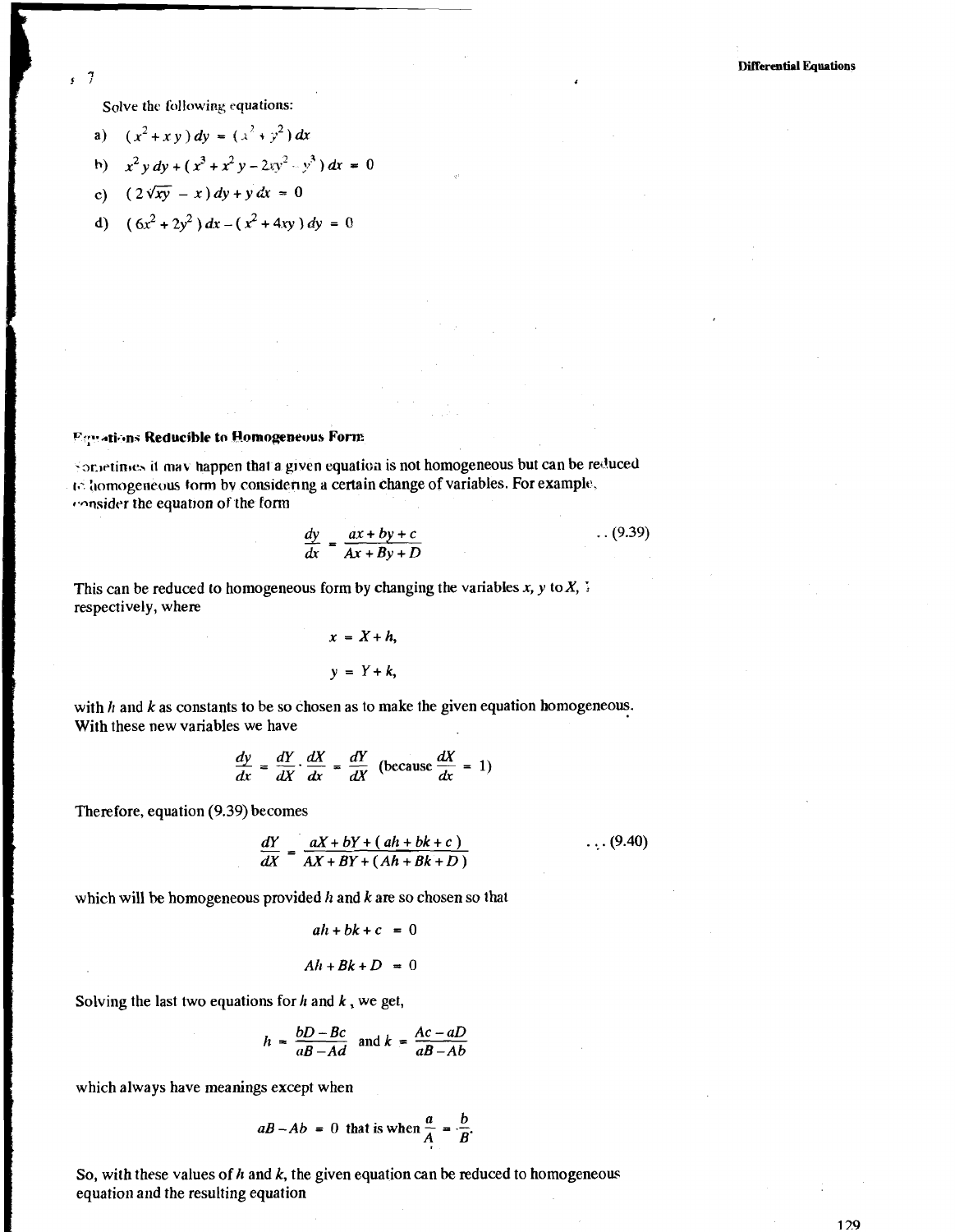$$
\frac{dY}{dX} = \frac{aX + bY}{AX + BY}
$$

can now easily be solved by means of the substitution  $Y = vX$ . But what happens to the equation if  $\frac{a}{A} = \frac{b}{B}$ ? In such cases we let  $\frac{a}{A} = \frac{b}{B} = r$ , say.

Then  $a = Ar$  and  $b = Br$  and the given equation becomes

$$
\frac{dy}{dx} = \frac{r(Ax + By) + C}{Ax + By + D} \qquad \qquad \dots (9.41)
$$

We, then,  $p \in \mathcal{A}$ .  $+By = Z$  and its differential with respect to x, that is,

$$
A + B \frac{dy}{dx} = \frac{dZ}{dx}
$$
 in equation (9.41) to get

$$
\frac{1}{B} \left[ \frac{dZ}{dx} - A \right] = \frac{rZ + c}{Z + D} \text{ or } \frac{dZ}{dx} = B \frac{rZ + C}{Z + D} + A,
$$

so that the variables are separated and hence the equation can be solved. Lct us illustrate the above discussion with the help of the following examples.

#### **Example 7:**

Sdlve the differential equation

$$
(2x+3y-6) dy = (6x-2y-7) dx
$$
...(9.42)

**Solution:** 

Step 1: Putting  $x = X + h$ ,  $y = Y + k$ , in the given equation,  $\frac{dy}{dx} = \frac{6x-2y-7}{2x+3y-6}$ , we get  $\frac{dY}{dX} = \frac{6(X+h)-2(Y+k)-7}{2(X+h_1)+3(Y+k)-6} = \frac{6X-2Y}{2X+3Y}$  $\ldots$  (9.43)

provided that

$$
6h - 2k - 7 = 0 \tag{9.44}
$$

and

$$
2h + 3k - 6 = 0 \tag{9.45}
$$

#### **Step 2:**

Solving equations (9.44) and (9.45) for *h* and *k* we get,

$$
h = \frac{3}{2} \text{ and } k = 1.
$$

#### **Step 3:**

Equation (9.43) is in homogeneous form, thus putting  $Y = vX$  in equation (9.43), we get

$$
v + X \frac{dv}{dX} = \frac{6X - 2vX}{2X + 3vX}
$$
 or, 
$$
-\frac{dX}{X} = \frac{6v + 4}{2(3v^2 + 4v - 6)}dv
$$

Since the variables have been separated on integration, we get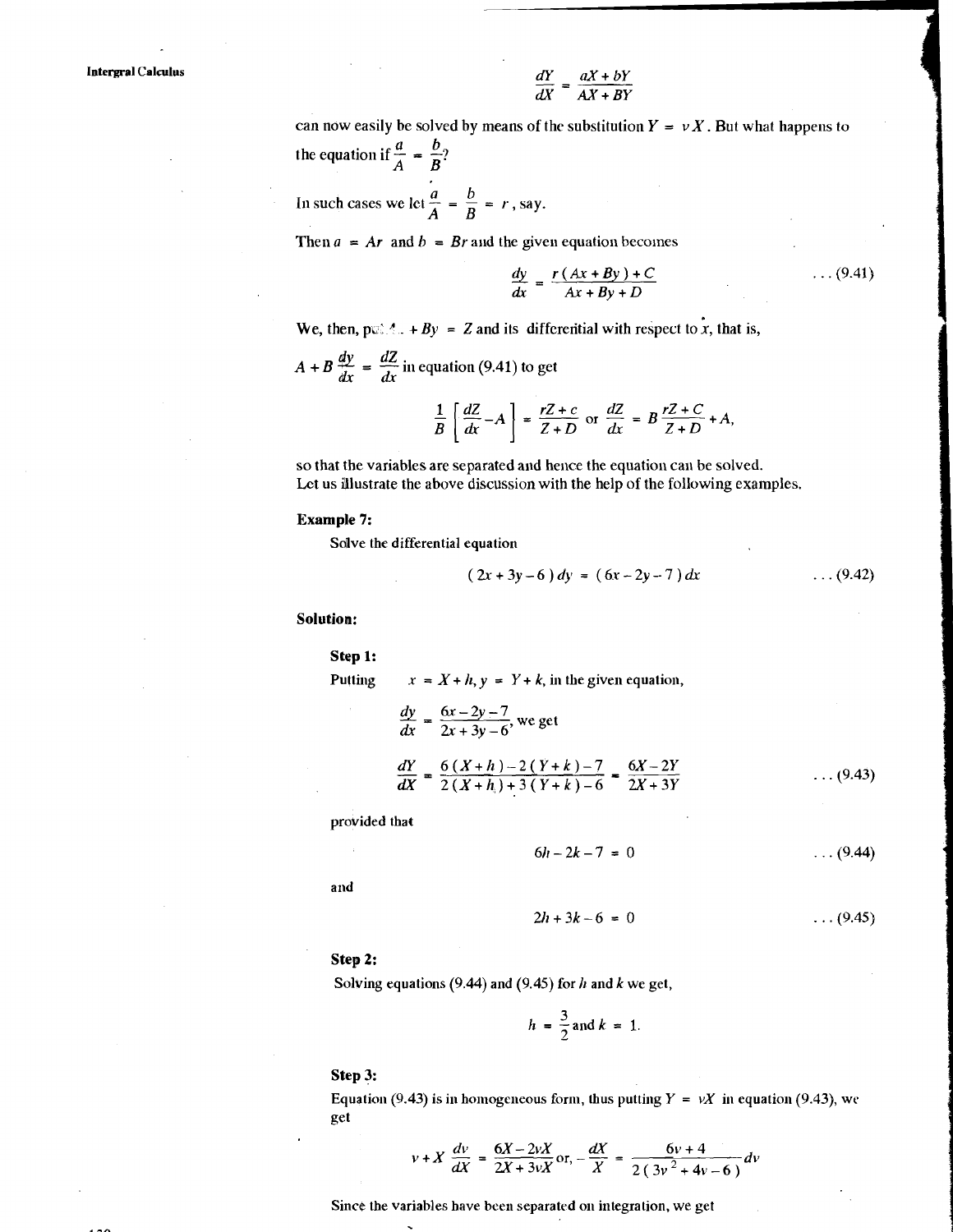$$
\ln |c| - 2 \ln |X| = \ln |(3v^2 + 4v - 6)|,
$$

where  $c$  is a constant of integration.

Note that the integral on the right hand side is of the form

$$
\int \frac{f'(x)}{f(x)} dx \qquad \text{(see Unit 6)}
$$

which has led us to  $2 \ln |X| + \ln |(3v^2 + 4v - 6)| = \ln |c|$ 

$$
\Rightarrow X^2(3v^2+4v-6) = c \qquad \qquad \dots (9.46)
$$

Substituting back the value of  $v = \left(\frac{Y}{X}\right)$  in equation (9.46), we get  $x^2 \left[\frac{3Y^2}{1-x}\right] = \frac{4Y}{1-x^2}$ 

$$
Y^{2} \left[ \frac{3Y^{2}}{X^{2}} + \frac{4Y}{X} - 6 \right] = c
$$
  
3Y<sup>2</sup> + 4XY - 6X<sup>2</sup> = c  
... (9.47)

Step 4 :

$$
\begin{bmatrix} X^2 & X \end{bmatrix}
$$
  
or  

$$
3Y^2 + 4XY - 6X
$$
  
Step 4:  
But  $Y = y - k = y - 1$  and  $X = \frac{2x - 3}{2}$ .  
Thus replacing these values of X and Y in equs

Thus, replacing these values of  $X$  and  $Y$  in equation (9.47), we get

$$
3(y-1)^2 + 4(y-1)\left(\frac{2x-3}{2}\right) - 6\left(\frac{2x-3}{2}\right)^2 = c
$$
  

$$
3y^2 + 4xy - 6x^2 - 12y + 18x = c + \frac{9}{2}
$$

 $\overline{\text{or}}$ 

is the required solution.

Example 8 :

Solve  $(2x+y+1) dx + (4x+2y-1) dy = 0.$ 

#### Solution: Step 1:

Rewrite the given equation as

$$
\frac{dy}{dx} = -\frac{2x + y + 1}{2(2x + y) - 1} \tag{9.48}
$$

Step 2:

Step 2:  
\nPutting 
$$
2x + y = t
$$
 and  $2 + \frac{dy}{dx} = \frac{dt}{dx}$ , we get  
\n
$$
\frac{dy}{dx} = \frac{dt}{dx} - 2 = -\frac{t+1}{2t-1}
$$
\nor,  
\n
$$
\frac{dt}{dx} = \frac{3(t-1)}{2t-1}
$$
\n...(9.49)

Step 3:

Since equation (9.49) is in variable separable form, we integrate both sides and get,

$$
\int dx = \int \frac{2t - 1}{3(t - 1)} dt = \frac{2}{3} \int \frac{t}{t - 1} dt - \frac{1}{3} \int \frac{1}{t - 1} dt
$$

$$
= \frac{2}{3} \int \left(1 + \frac{1}{t - 1}\right) dt - \frac{1}{3} \int \frac{1}{t - 1} dt
$$

131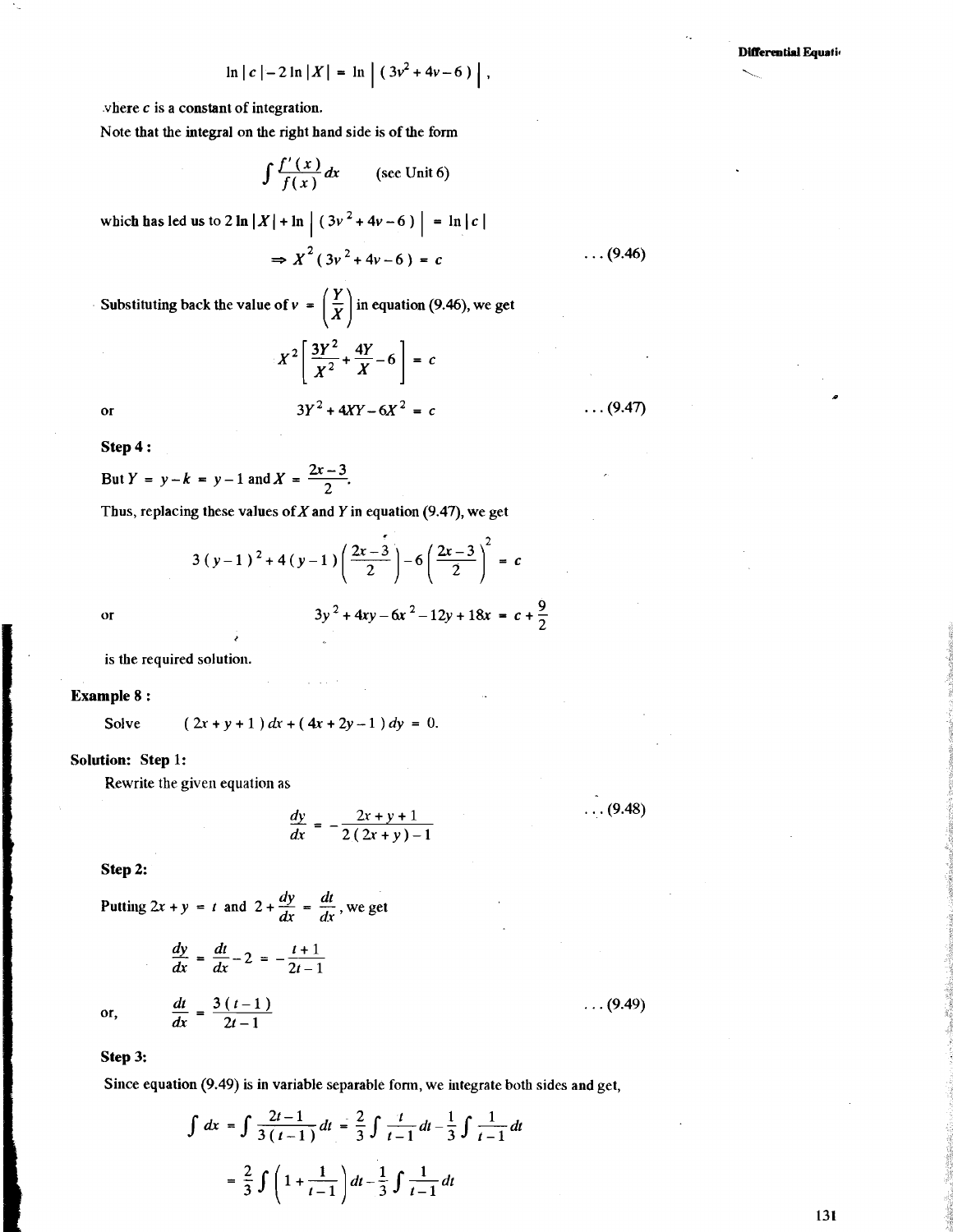$$
\Rightarrow x = \frac{2}{3} \int dt + \frac{1}{3} \int \frac{dt}{t - 1} + c_1
$$
  

$$
\Rightarrow 3x = 2t + \ln|(t - 1)| + c_1,
$$

 $\ldots$  (9.50)

where  $c = 3c_1$  is a constant.

Step 4:

Replacing back the value of  $t$  in terms of  $x$  in equation (9.50), we get

$$
3x = 2(2x+y) + \ln |(2x+y-1)| + c
$$

or  $x + 2y + \ln |(2x + y - 1)| + c = 0$ 

as the required solution.

You may now try this exercise.

**ES** 

#

Solve the following differential equations:

a)  $(x-2y+4) dx + (2x-y+2) dy = 0$ 

b) 
$$
(2x+3y-1) dx-4(x+1) dy = 0
$$

- c)  $(2x+3y) dx + (y+2) dy = 0$
- d)  $(2x-3y+2) dx + 3 (4x-6y-1) dy = 0$

In Unit 4 you have studied the total differential of a given function. Now, in the next sub-section, we shall make use of this to define an exact differential equation. We shall also **discuss** the method of solving it.

#### **9.43 Exact Differential Equations**

Suppose that we are given a function  $g(x, y) = c$ . Then its total differential is given by

$$
dg = \frac{\partial g}{\partial x} dx + \frac{\partial g}{\partial y} dy = 0.
$$

For instance, the equation  $xy = c$  has the total differential

$$
ydx+xdy=0,
$$

Now, we consider the reverse situation, that is, given the differential equation

$$
M(x, y) dx + N(x, y) dy = 0,
$$
 ... (9.51)

can we find a function  $g(x, y) = c$ , such that

$$
dg = Mdx + Ndy,
$$
  

$$
\frac{\partial g}{\partial x} = M \text{ and } \frac{\partial g}{\partial y} = N
$$

where

If so, we say that equation (9.51) is an exact differential equation.

It can be shown that the necessary and sufficient condition for the differential equation If so, we say that equation (9.51) is an exa<br>It can be shown that the necessary and suff<br> $\frac{\partial M}{\partial y}$  =  $\frac{\partial N}{\partial x}$ .

132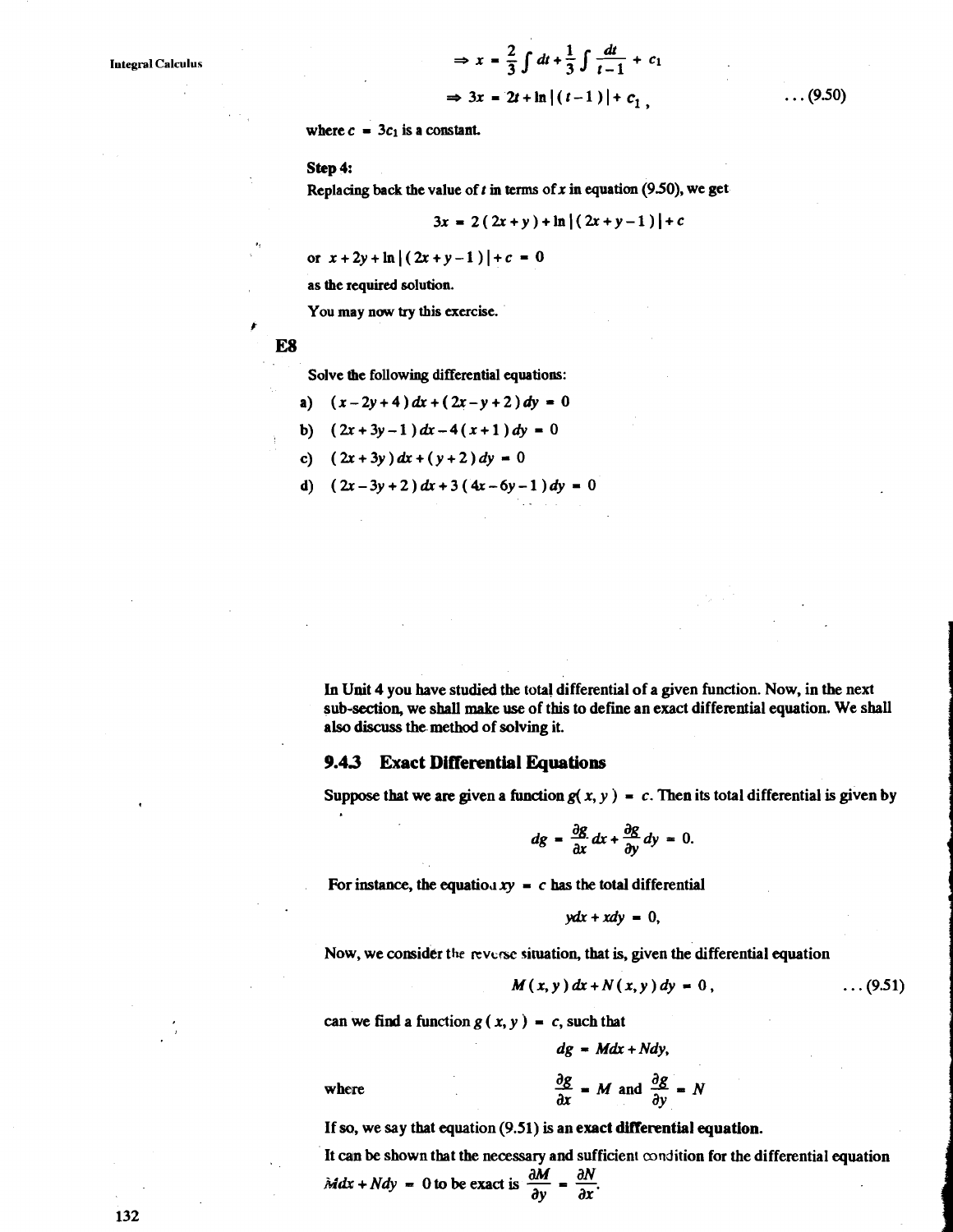**DitTerential Equations** 

Various steps involved in solving an exact differential equation  $Mdx + Ndy = 0$ , are as follows.

#### **Step 1:**

Integrate  $M$  with respect to  $x$ , regarding  $y$  as a constant.

#### **Step 2:**

Integrate with respect to y those terms in  $N$  which do not involve  $x$ .

#### **Step 3:**

The sum of the two expressions obtained in Steps 1 and 2 equated to a constant is the required solution.

Let us illustrate this method with the help of an example.

#### **Example 9:**

Solve the equation

$$
(1 - \sin x \tan y) dx + (\cos x \sec^2 y) dy = 0
$$
 ... (9.52)

#### **Solution:**

The given equation is of the form

$$
Mdx + Ndy = 0
$$
 with  $M = 1 - \sin x \tan y$ ,  $N = \cos x \sec^2 y$ .

Now, 
$$
\frac{\partial M}{\partial y} = -\sin x \sec^2 y,
$$

and

 $\frac{\partial M}{\partial v} = \frac{\partial N}{\partial x},$ and  $\frac{\partial N}{\partial x} = -\sin x \sec^2 y$ ,<br>so that  $\frac{\partial M}{\partial x} = \frac{\partial N}{\partial y}$ ,

which shows that equation (9.52) is an exact equation.

To solve equation (9.52), we proceed as follows:

#### **Step 1:**

Integrating  $M$  w.r.t.  $x$  regarding  $y$  as a constant, we have

$$
\int (1-\sin x \tan y) dx = x + \tan y \cos x.
$$

#### **Step 2:**

We integrate those terms in  $N$  w.r.t.  $\nu$  which do not involve  $x$ . But there is no such term **because**  $N = \cos x \sec^2 y$ .

#### **Step 3:**

The required solution is the sum of expressions obtained from steps 1 and 2. That is,

 $x + \tan y \cos x = c$ .

In order to check your calculations you can find the total differential of the equation obtained as a result of Step 3, and get back the original differential equation.

In practice differential equations are rarely exact but can often easily be transformed into exact equations on multiplications by some suitable function known as **integrating factor.** In other words, the integrating factor is a function which when multiplied with a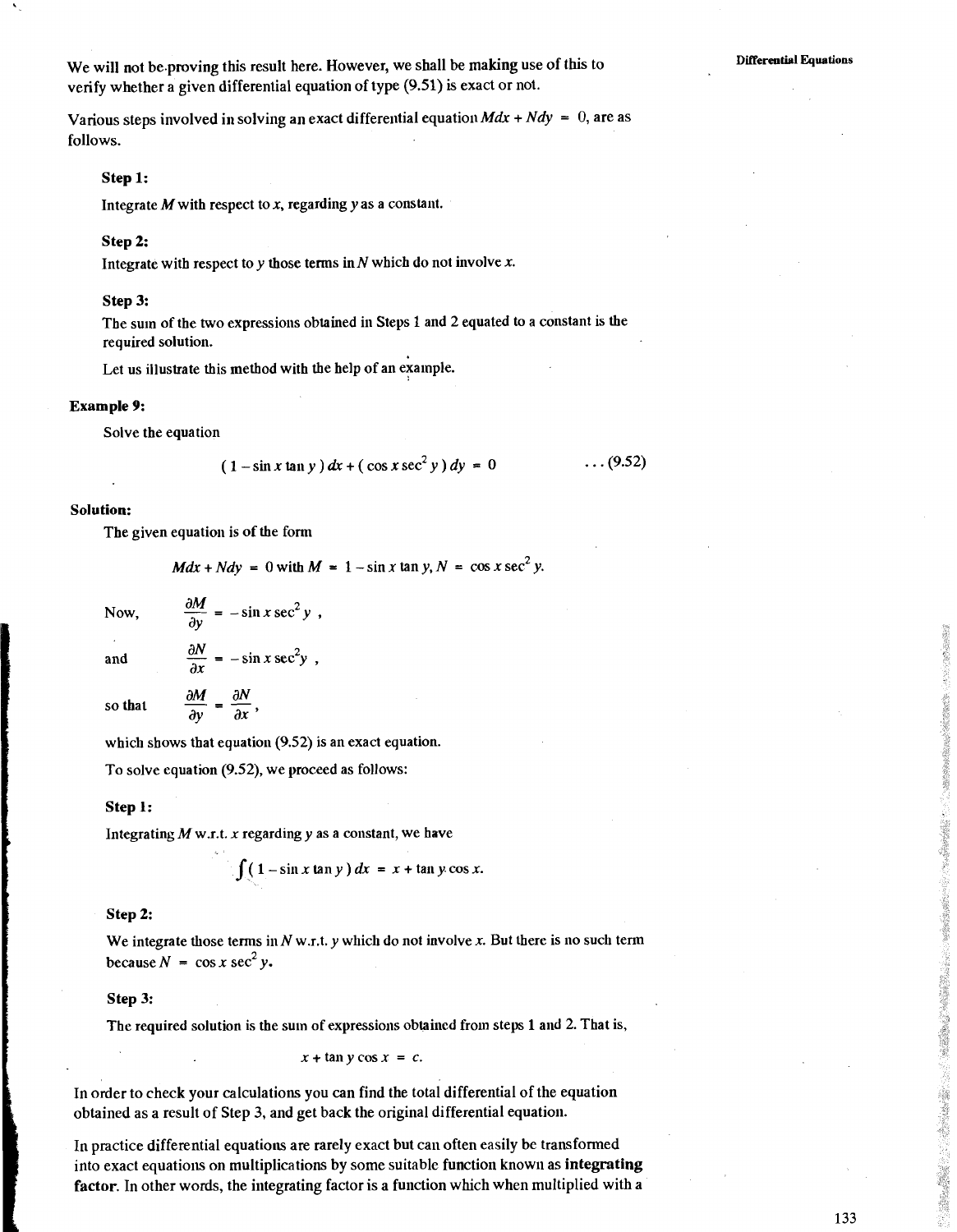non-exact differential equation makes it exact. In general such a function exists but is difficult to obtain, except for certain cases.

Consider for example, the equation

$$
xdy - ydx = 0
$$

which is not exact, since  $\frac{\partial M}{\partial y} \neq \frac{\partial N}{\partial x}$ .

Here

$$
\frac{\partial M}{\partial y} = \frac{\partial}{\partial y}(-y) = -1 \text{ and } \frac{\partial N}{\partial x} = \frac{\partial}{\partial x}(x) = 1.
$$

But looking at the form of the equation, we can guess that the equation becomes exact on multiplication by  $\frac{1}{2}$  throughout. For, then, we get *Y* 

$$
\frac{x}{y^2}dy-\frac{1}{y}dx=0,
$$

which is exact, as can be readily verified by using the condition

$$
\frac{\partial M}{\partial y} = \frac{\partial N}{\partial x}
$$

Let **us** consider another illustration.

#### **Example 10:**

Show that the differential equation  $\frac{1}{y}dy + \left[\frac{1}{x} - \frac{x}{y}\right]dx = 0$  becomes exact on multiplication by  $xy$ , and solve it.

#### **Solution:**

The differential equation  $\frac{1}{y}dy + \left[\frac{1}{x} - \frac{x}{y}\right]dx = 0$  $\ldots$  (9.53) The differential equation  $\frac{1}{y} dy$ <br>is not exact for  $\frac{\partial M}{\partial y} \neq \frac{\partial N}{\partial x}$ 

Multiplying equation  $(9.53)$  by xy, we get

$$
xdy + (y - x^2) dx = 0
$$
 ... (9.54)

This is, now exact because

$$
\frac{\partial M}{\partial y} = \frac{\partial}{\partial y} (y - x^2) = 1 = \frac{\partial N}{\partial x} = \frac{\partial}{\partial x} (x).
$$

It can, then be verified easily that the solution of equation (9.54) is given by

$$
\left[xy-\frac{x^3}{3}\right] = \text{constant.}
$$

#### **Remark** :

En some cases the integrating factor can be found by inspection as illustrated above by two simple examples. Obviously guessing comes from practice only. However, rules for finding the integrating factor do exist for other cases. But we do not intend to consider these rules for determining the integrating factor in this course. Here we will restrict our discussion only to some simple type of equations for which we can find the integrating factor by inspection.

You may now try the following exercises: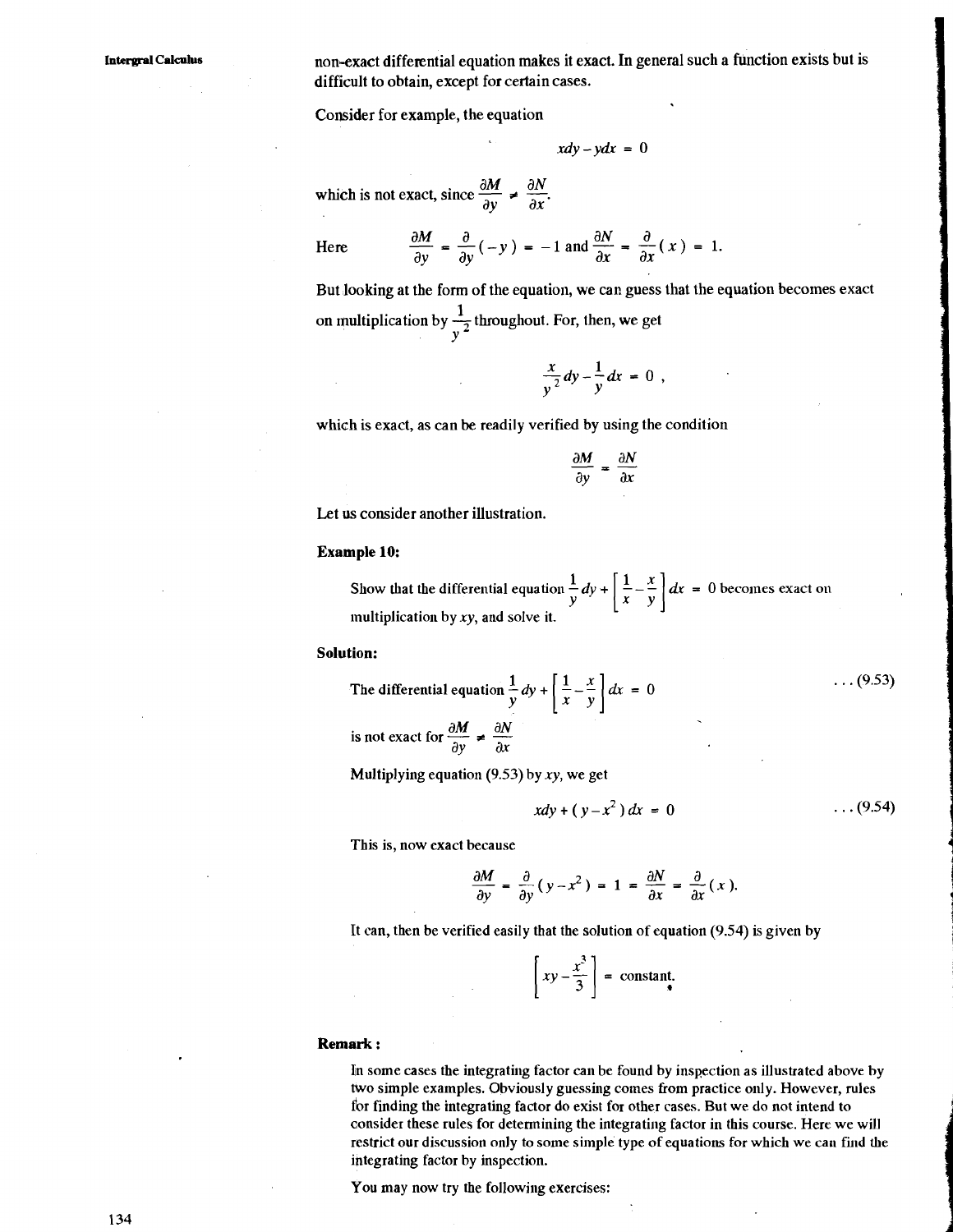Show that  $(y-2x^3) dx - x(1-xy) dy = 0$  becomes exact on multiplication by  $\frac{1}{x^2}$ 

and solve it.

#### **E 10**

Solve the following differential equations:

- a)  $(1 + yx) x dy + (1 yx) y dx = 0$
- b)  $2 xy dx + (x^2 + 1) dy = 0$

c) 
$$
\left[ \frac{\ln (\ln y)}{x} + \frac{2}{3}xy^3 \right] dx + \left[ \frac{\ln x}{y \ln y} + x^2 y^2 \right] dy = 0.
$$

In the next sub-section we introduce you to find method of solving the most important type of differential equations. These equations are important because of their wide range of applications. In these equations the derivatives of the highest order is a linear function of the lower order derivatives. Let us now study them.

#### **9.4.4 Linear Differential Equations**

We begin with the definition of linear differential equation.

#### **Definition** :

**Linear differential equation** is a name given to those differential equations which contain the dependent variables and its derivatives in its first degree. .

For example, the equation

$$
\frac{dy}{dx} + \frac{2y}{x} = x^2
$$

is a linear differential equation, however  $y \frac{dy}{dx} + x^2 = 5$  is not linear because of the presence of the term  $y \frac{dy}{dx}$ , the product of depend variables and its derivative.

The general form of the first order linear differential equation is

$$
\frac{dy}{dx} + p(x)y = q(x), \qquad \qquad \dots (9.55)
$$

where  $p(x)$  and  $q(x)$  are functions of the independent variable x alone, or are constants. From our discussion in Sub-section 9.4.3 you will at once see that the equation  $(9.55)$  can be solved by the use of an integrating factor. If, on multiplication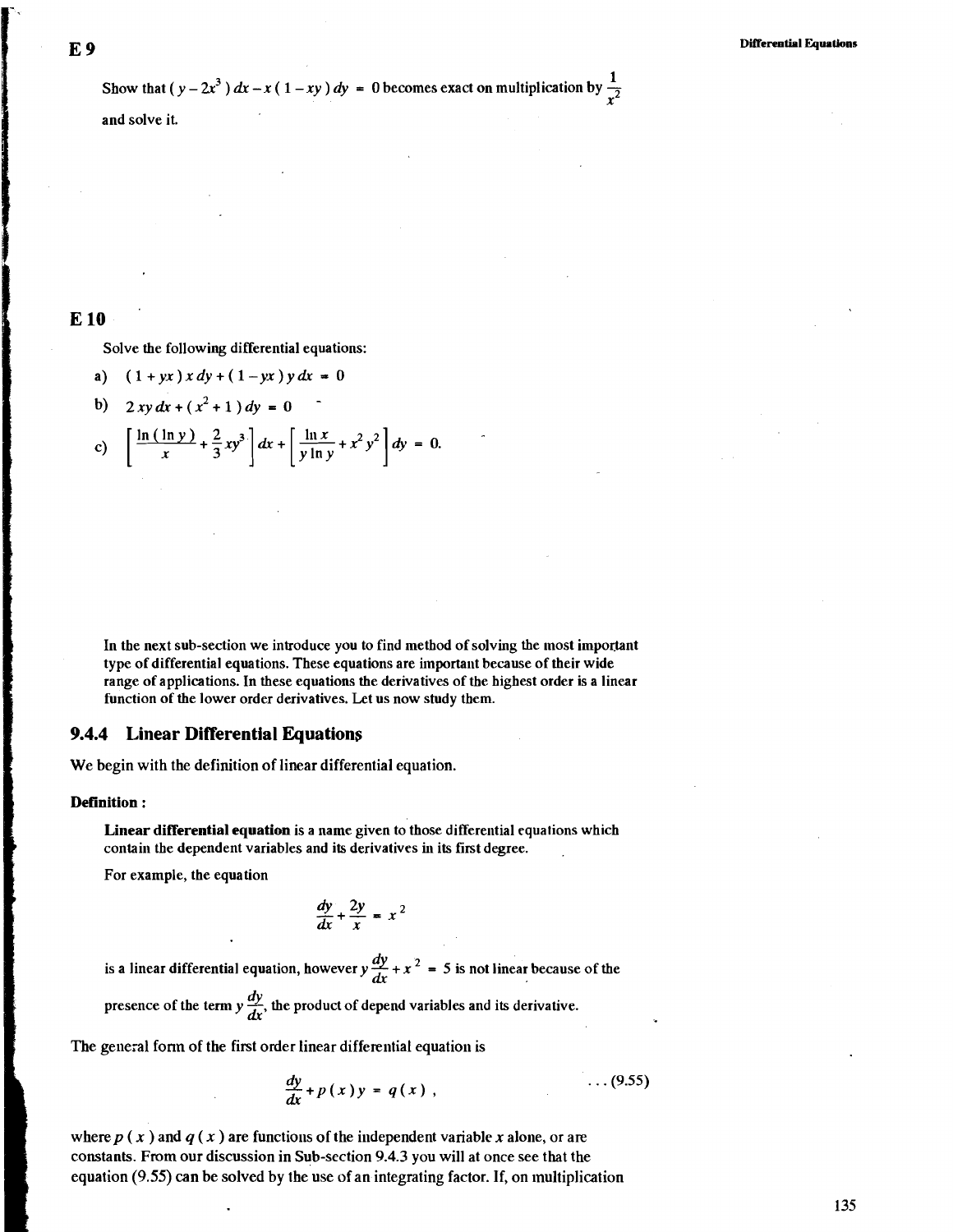**Intergrpl Calculus** with a suitable integrating factor, the given equation can be expressed as an exact derivative, then the resulting equation can be integrated directly. In general, to solve such differential equation we proceed as follows.

Multiply both sides of this equation by  $e^{\int pdx}$  (an integrating factor), we get

$$
e^{\int pdx} \left[ \frac{dy}{dx} + py \right] = q e^{\int pdx} \tag{9.56}
$$

The left hand side, now, is the differential coefficient of  $y e^{\int p dx}$ , that is, equation (9.56) is nothing but

$$
\frac{d}{dx}\left[y e^{\int pdx}\right] = q e^{\int pdx} \qquad \qquad \ldots (9.57)
$$

Integrating both sides of equation  $(9.57)$  with respect to  $x$ , we get

$$
y e^{\int pdx} = \int q e^{\int pdx} dx + c \qquad \qquad \ldots (9.58)
$$

where c is a constant of integration.

They may, again, be written after multiplying both sides by  $e^{-\int \rho dx}$  as

$$
y = e^{-\int pdx} \left[ \int q e^{p dx} dx + c \right],
$$

which is the required solution of equation (9.55).

The factor  $e^{\int pdx}$ , on multiplying by which equation (9.55) becomes an exact differential, serves the purpose of integrating factor of the differential equation (9.55).

Let us now solve a few example.

#### **Example 11:**

Solve the differential equation

$$
\cos x \frac{dy}{dx} + y \sin x = 1 \tag{9.59}
$$

#### **Solution:**

#### **Step 1:**

Dividing both sides of  $(9.59)$  by cos x we get,

$$
\frac{dy}{dx} + y \frac{\sin x}{\cos x} = \frac{1}{\cos x}
$$

 $\ldots$  (9.60)

 $\frac{dy}{dx}$  + y tan x = sec x  $\overline{\text{or}}$ 

which is of the form

$$
\frac{dy}{dx}+p(x)y=q(x),
$$

with 
$$
p(x) = \tan x
$$
 and  $q(x) = \sec x$ .

#### **Step 2:**

Now,  $e^{\int pdx} = e^{\int \tan x dx} = e^{\ln \sec x} = \sec x$ .

#### **Step 3:**

Multiply both sides of equation  $(9.60)$  by sec x, we obtain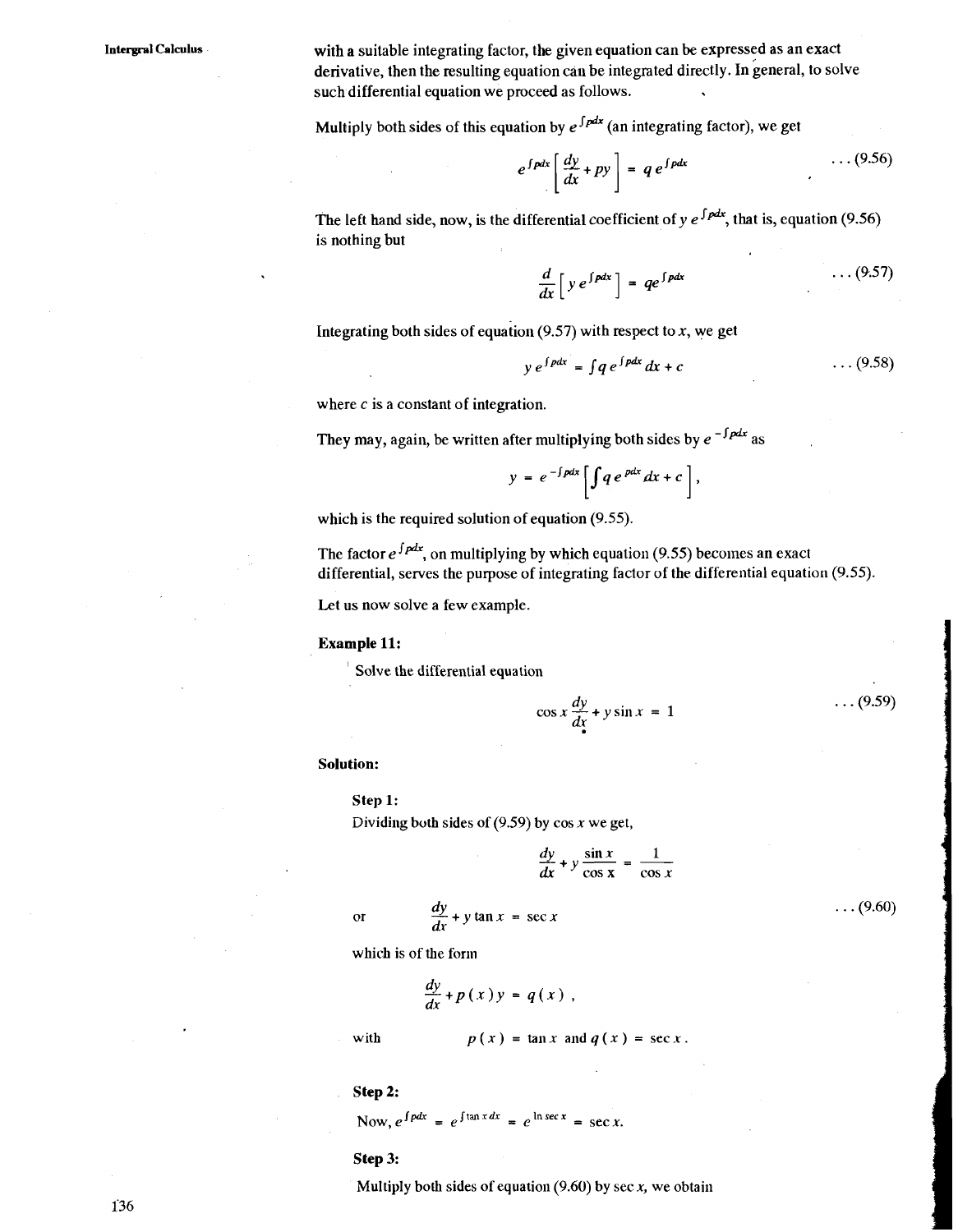$\sec x \frac{dy}{dx} + y \sec x \tan x = \sec^2 x$ 

 $\frac{d}{dx}$ (y sec x) = sec<sup>2</sup> x.

or

<sup>f</sup>**Step 4:** 

Integrating both sides of equation **(9.61).** we **get** 

 $y \sec x = \int \sec^2 x dx + c$ 

where c is an arbitrary constant.

Thus,  $y \sec x = \tan x + c$ 

 $y = \frac{\tan x}{\sec x} + \frac{1}{\sec x}c = \sin x + c \cos x$ 

is the required solution of equation **(9.59).** 

\*Let us consider another example. ,

#### **Example 12:**

 $or.$ 

Solve the equation  $(x + 2y^3) \frac{dy}{dx} = y$ 

#### **Solution:**

#### **Step 1:**

The equation involves  $y^3$  and hence it is not linear, but if we view  $y$  as the independent variable, and rewrite equation **(9.62) as** 

$$
y\frac{dx}{dy} = x + 2y^3
$$

or

$$
\frac{dx}{dy} - \frac{x}{y} = 2y^2, \qquad \qquad \dots (9.63)
$$

then equation  $(9.63)$  is linear with x as the dependent variable and is of the form

$$
\frac{dx}{dy} + p(y)x = q(y) \text{ with } p(y) = -\frac{1}{y} \text{ and } q(y) = 2y^2
$$

#### **Step 2** :

The procedure for solving equation **(9.63)** is exactly same as before. Integrating factor Step 2 :<br>The procedure for solving equation (9.63) is exactly same as before. Integrating<br>of equation (9.63) is  $e^{\int P(y) dy}$ 

 $= e^{-\int \frac{1}{y} dy} = e^{-\ln y} = y^{-1} = \frac{1}{y}$ 

**Step 3** :

 $\overline{\text{or}}$ 

Multiplying both sides of equation (9.63) by  $\frac{1}{v}$ , we get

$$
\frac{1}{y} \left[ \frac{dx}{dy} - \frac{x}{y} \right] = 2y
$$

$$
\frac{d}{dy} \left[ x \cdot \frac{1}{y} \right] = 2y
$$

 $\ldots$  (9.64)

137

 $\ldots$  (9.61)

 $\ldots$  (9.62)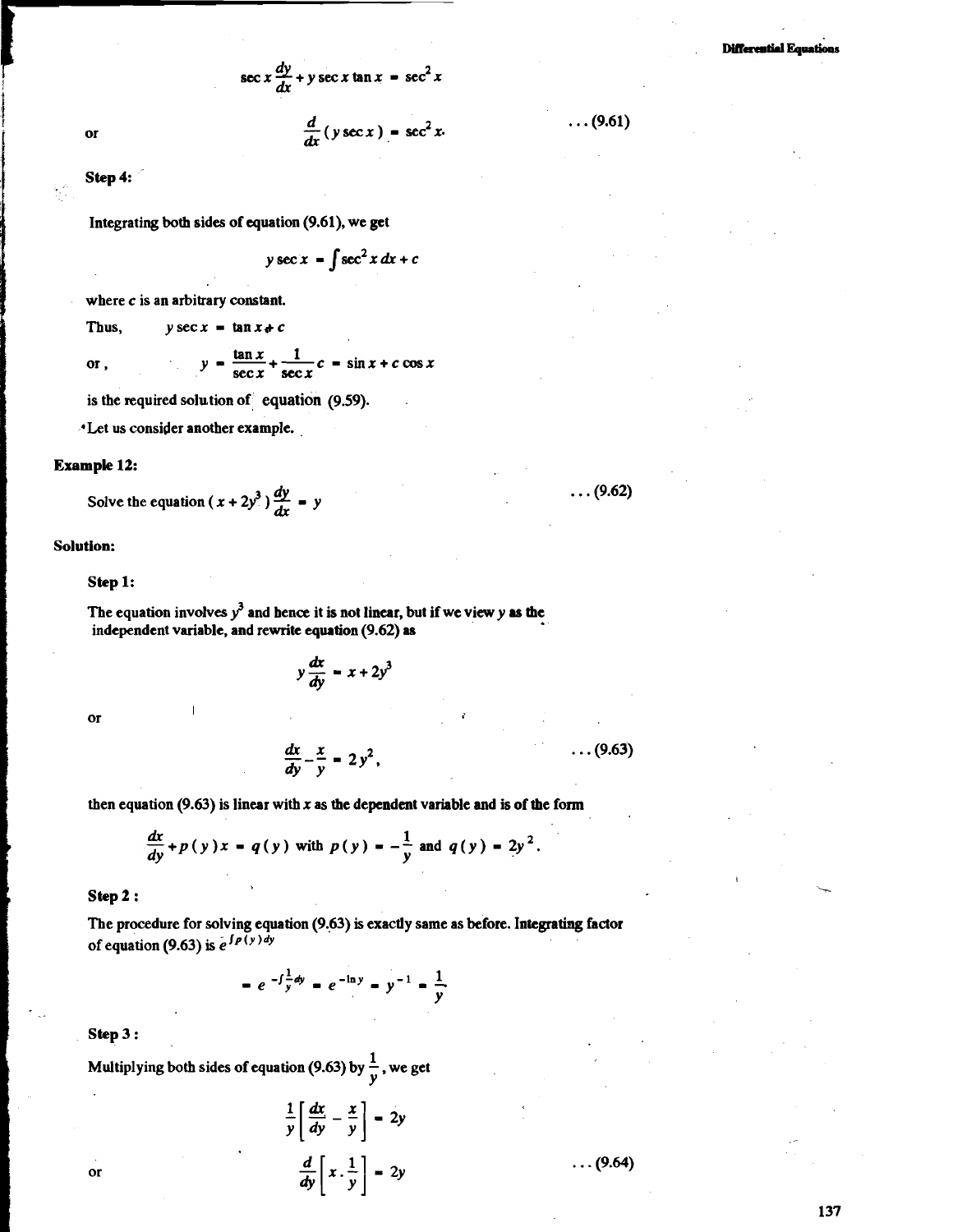## **Step 4**  :

Now integrating both sides of equation  $(9.64)$  we get  $\blacksquare$ 

 $x \frac{1}{y} = y^2 + c$ , where *c* is a constant.

les of equation  $(9.64)$  we get<br>
c is a constant.<br>
the required solution of equation  $(9.62)$ .<br>
ercise.<br>
rential equations: Thus,  $x = y(c + y^2)$  is the required solution of equation (9.62). You may now try this exercise.

#### **E 11**

Solve the following differential equations:

a)  $\frac{dy}{dx} + \frac{2}{x}y = 3$ b)  $\frac{dy}{dx} + \frac{2x}{x^2-1}$ **c**)  $\frac{dy}{dx} + y \tan x = x^2 e^x \cos x$ **d**)  $x \ln x \frac{dy}{dx} + y = 2 \ln x$ e)  $(2x-10y^3)\frac{dy}{dx} + y = 0$ 

#### **Equations Reducible to Linear Form** .

Sometimes, equations which are not linear can be reduced to the linear form by suitable transformations of the variables. One such equation is

$$
\frac{dy}{dx} + P(x)y = Q(x)y^{n}, \qquad \qquad \ldots (9.65)
$$

named Bernoulli's equation after James Bernoulli, who studied it in 1695. Clearly, equation (9.65) is not linear as it contains a power of y (dependent variables) which is not dnity. However, this equation can bc reduced to the linear fonn as follows:

inviding equation (9.65) by  $y^n$  we get,

$$
y^{-n}\frac{dy}{dx} + Py^{-n+1} = Q \qquad \qquad \cdots (9.66)
$$

Put  $y^{-n+1} = z$ ,

so that  $(-n+1)y^{-n}\frac{dy}{dx} = \frac{dz}{dx}$  $\overline{\text{or}}$ 

or  $y^{-n} \frac{dy}{dx} = \frac{1}{-n+1} \frac{dz}{dx}$ <br>Substitute in equation (9.66) the values of  $y^{-n} \frac{dy}{dx}$  and  $y^{-n+1}$  in terms of *z* to obtain

$$
\frac{dz}{dx}+P(1-n)z=Q(1-n),
$$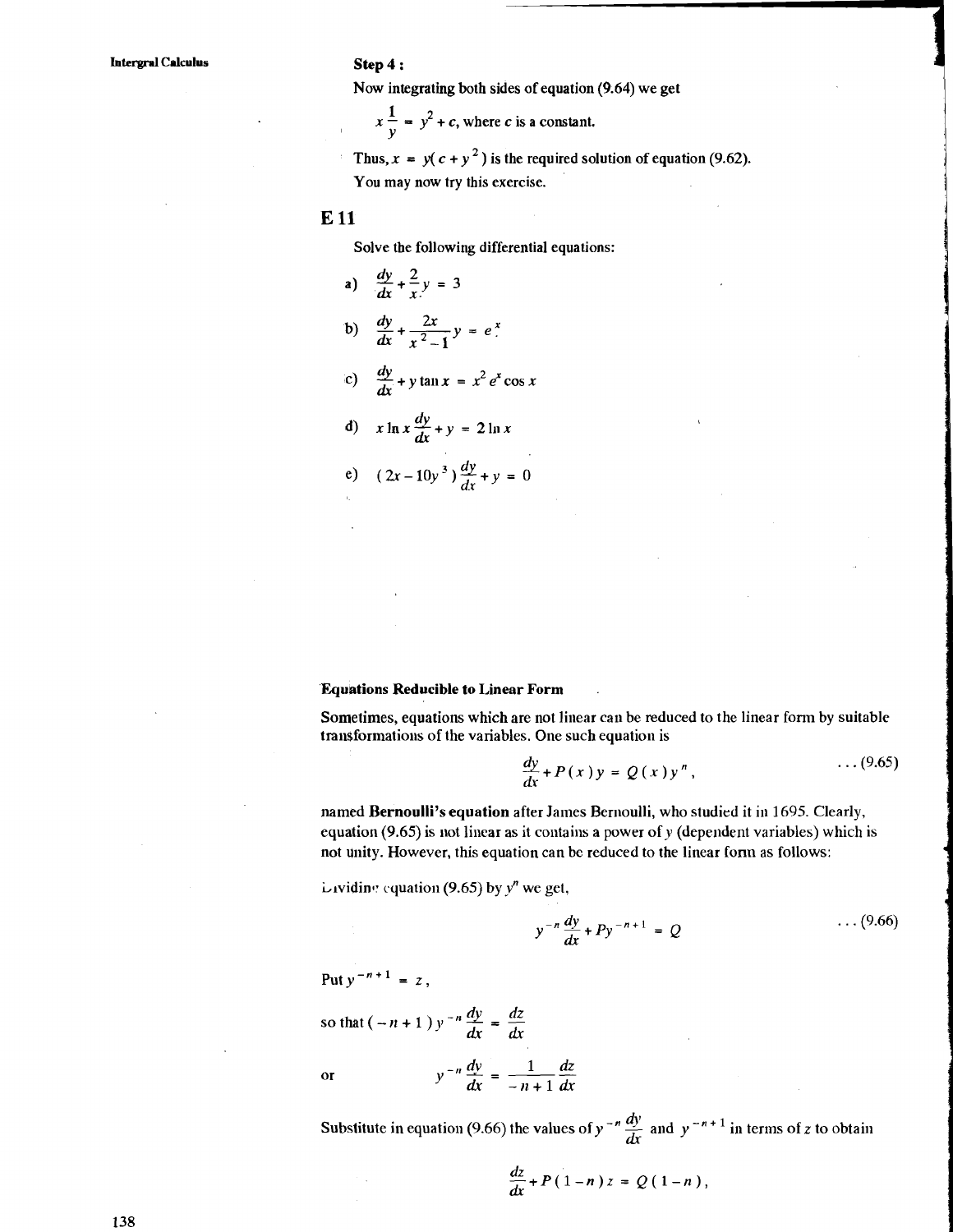which is linear with z as the new dependent variable.

**Differential Equations** 

We now illustrate this method with the help of an example.

#### **Example 11:**

--

Solve the equation

$$
dy + 2xy dx = xe^{-x^2} y^3 dx
$$
 ... (9.67)

**I Solution:** 

#### **Step 1:**

Equation  $(9.67)$  can be written as

$$
\frac{dy}{dx} + 2xy = xe^{-x^2}y^3, \qquad \qquad \dots (9.68)
$$

which is of the form

$$
\frac{dy}{dx}+P(x)y=Q(x)y'
$$

with 
$$
P(x) = 2x, Q(x) = xe^{-x^2}
$$
 and  $n = 3$ .

**Step 2:** 

Divide equation (9.68) throughout by  $y^3$  so that

$$
y^{-3} \frac{dy}{dx} + 2xy^{-2} = xe^{-x^2} \qquad \qquad \ldots (9.69)
$$

Let  $z = y^{-2}$ 

Then,

$$
\frac{dz}{dx} = (-2) y^{-2-1} \frac{dy}{dx}
$$
 (9.70)

 $= -2y^{-3}\frac{dy}{dx}$ 

Therefore, 
$$
y^{-3} \frac{dy}{dx} = -\frac{1}{2} \frac{dz}{dx}
$$
 ... (9.71)

Substituting in equation (9.69) values of  $y^{-2}$  and  $y^{-3} \frac{dy}{dx}$  from equations (9.70) and (9.71) respectively, we have'

$$
-\frac{1}{2}\frac{dz}{dx} + 2xz = xe^{-x^{2}}
$$
  
or, 
$$
\frac{dz}{dx} - 4xz = -2xe^{-x^{2}}
$$
 ... (9.72)

which is linear with z as the dependent variable.

#### **Step 3:**

To solve equation (9.72) we multiply both sides of equation (9.72) by  $e^{-\int 4x \, dx} = e^{-2x^2}$ (integrating Factor) to get

$$
e^{-2x^2} \frac{dz}{dx} - 4xz e^{-2x^2} = -2x e^{-x^2} e^{-2x^2}
$$

$$
= -2xe^{-3x^2}
$$

or 
$$
\frac{d}{dx}(ze^{-2x^2}) = -2xe^{-3x^2}
$$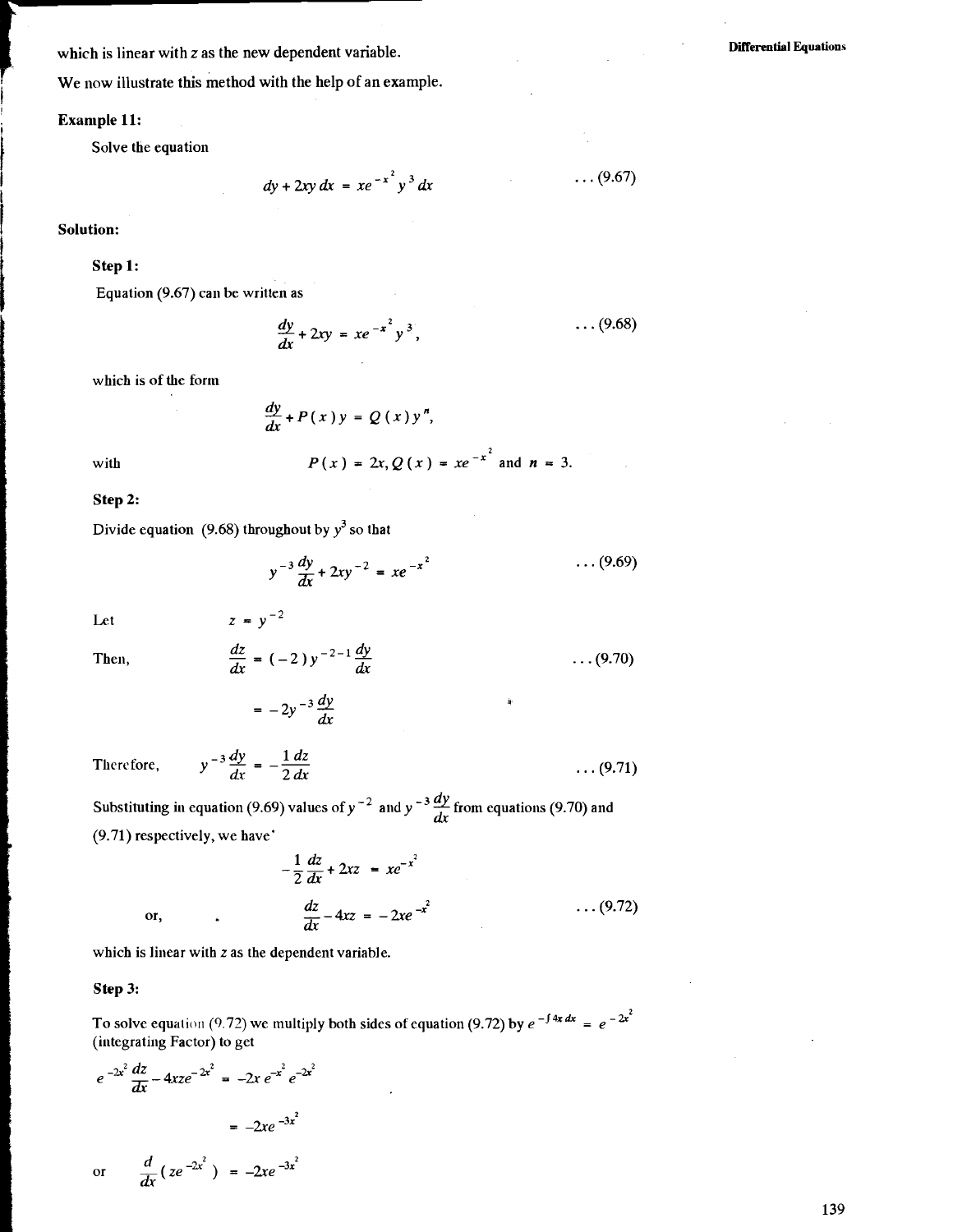**Integral Calculus** 

Integrating oo.a sides, we get

$$
ze^{-2x^2} = -\int 2xe^{-3x^2}dx + c \tag{9.73}
$$

For finding  $-\int 2xe^{-3x^2} dx$ , let  $t = -3x^2$ 

so that  $-2x dx = \frac{dt}{3}$ 

Therefore, in terms of  $t$ ,  $-2 \int xe^{-3x^2} dx$  becomes

$$
\int e^t \frac{dt}{3} = \frac{1}{3} e^t = \frac{1}{3} e^{-3x^2}
$$

<sup>I</sup>Thus, from equation **(9.73)** we get,



**Step** 4:

But  $z = y^{-2}$ 

Therefore,

 $y^{-2} = \frac{1}{3}e^{-x^2} + ce^{2x^2}$ or,  $3y^{-2} = e^{-x^2} + c_1 e^{2x^2}$ , where  $c_1 = 3c$ 

is the required solution of equation (9.67).

And now an exercise for you.

#### **El2**

Solve the following differential equations:

**a**)  $dy + ydx = 2xy^2 e^x dx$ **b)**  $dx + \frac{2}{v}x dy = 2x^2y^2 dy$ c)  $2\frac{dy}{dx} - \frac{y}{x} = 5x^3y^3$ (d)  $x^3 \frac{dy}{dx} - x^2 y + y^4 \cos x = 0$ 

e) 
$$
y(x^2y + e^x) dx - e^x dy = 0
$$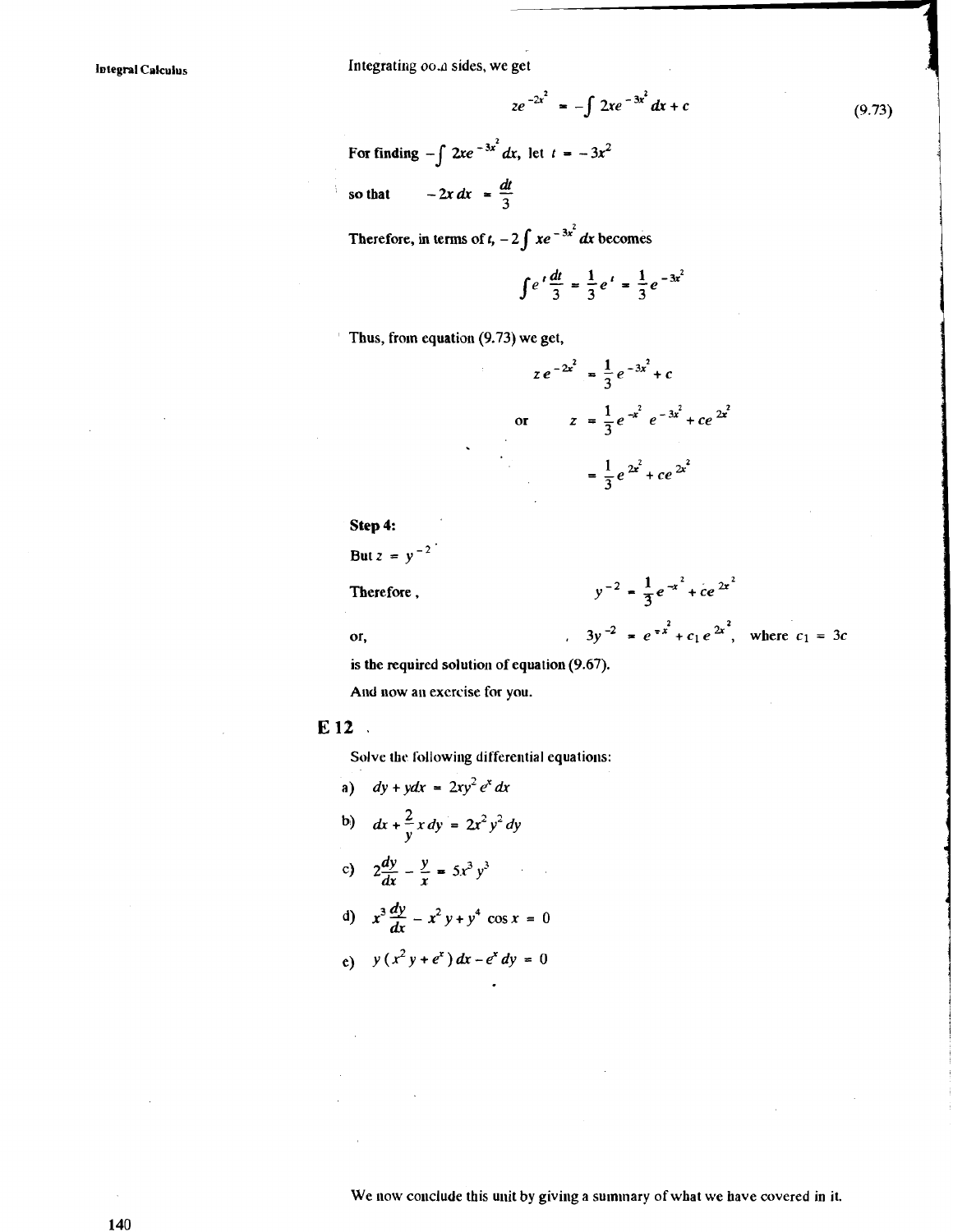## **9.5 SUMMARY**

In this unit, we have covcred the following points

-

1 (a) An equalion involviiig derivatives of dependent variable w.r. to one or more independent vanables is called a **differential equation.** 

The order of a differential equation is the order of highest derivative appearing in it.

- (c) The degree of a differential equation is the highest exponent of the highest order derivative in it after removing radicals/fractions.
- <sup>2</sup>. A differential equation of the form  $\frac{dy}{dx} = \frac{p(x)}{q(x)}$  is called a **separable equation** if its  $dx = q(y)$ solution is obtained by direct integration.
- 3. The equation  $\frac{dy}{dx} = \frac{f(x, y)}{g(x, y)}$ , where  $f(x, y)$  and  $g(x, y)$  are homogeneous functions of the same degree is called hon **ogeneous equation** and put  $y = v x$  to solve it.
- of the same degree is called hon ogeneous equation and put  $y = v x$  to solve it.<br>
4. The differential equation M  $dx + N dy = 0$  is said to be **exact** if  $\frac{\partial M}{\partial y} = \frac{\partial N}{\partial x}$  and its

solution is  $\int M dx$   $\int N dy =$  constant.  $(\text{treating } y \text{ as } (\text{terms} \text{constant}) \text{ in } \text{deph})$ independent of  $x_1$ 

- 5. (a) Equations of the form  $\frac{dy}{dx} + p(x)y = q(x)$  is called a **linear differential equation** and  $e^{\int pdx}$  is its integrating factor.
	- (b) Equations of the type  $\frac{dy}{dx} + p(x)y = q(x)y^n$  are reduced to linear form by the substitution  $y^{1-n} = z$

#### *9.b* **SOLUTIONSIANSWERS**

**E 1** 

a) 1, 2

b) **1,6 Hint:** First square both the sides, the highest order derivative is and its power is 6.

 $c) 2, 1$ 

 $d$ ) 3, 2

 $e) 2, 2$ 

#### E 3

a) 
$$
y' = 3x^2, y' = \frac{dy}{dx}
$$
  
\nb)  $y'' - y = 0, y'' = \frac{d^2y}{dx^2}$   
\nc)  $y'' = 0, y'' = \frac{d^3y}{dx^3}$ 

**E 4** 

Here  $y' = e^x \left[ (A + B) \cos x - (A - B) \sin x \right]$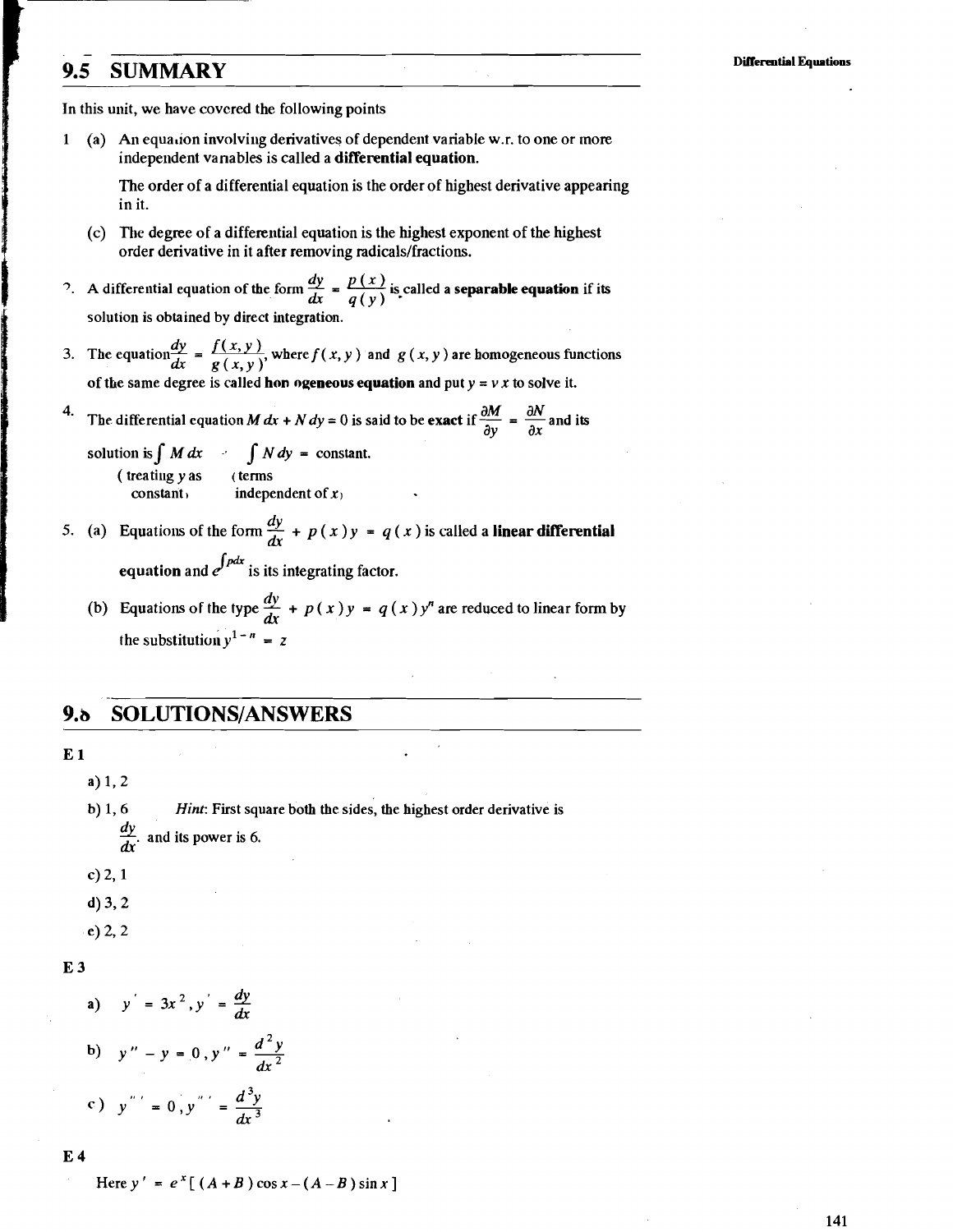$$
e^{2} [B \cos x - A \sin x] + y
$$
  

$$
y'' = 2e^{2} [B \cos x - A \sin x]
$$
  

$$
= 2[y'-y]
$$
  
Hence, y'' - 2y

$$
\mathbf{E}\mathbf{S}
$$

$$
lence, y'' - 2y' + 2y = 0
$$

a) 
$$
y = \sqrt[3]{15t + 3t^2/2 + c}
$$
  
\nb)  $y = \frac{2}{e^{2t} - 2t + c}$  or  $y = 0$   
\nc)  $y = 3 + ce^{4t}$   
\nd)  $y = (\sqrt{t} + c)^2$  or  $y = 0$   
\nHint:  $y^{-1/2} dy = t^{-1/2} dt$ , thus,  $y^{1/2} = t^{1/2} + c$ .

E 6

a) 
$$
y = x\sqrt{2 \ln |x| + c}
$$
  
\nb)  $\sin \left(\frac{y}{x}\right) = xc$   
\nc)  $y + \sqrt{x^2 + y^2} = cx^2$   
\nd)  $\ln |x| + \cos \left(\frac{y}{x}\right) = c.$ 

 $\mathbf{\hat{E}}$  7

a) 
$$
-(x-y)^2 = cx e^{-y/x}
$$
  
b)  $-\ln \frac{c(y-x)}{x^4(y+x)} = \frac{2x}{y+x}$ 

**c)**  $\ln y + \sqrt{\frac{x}{y}} = c$ . *Hint*: Puty = *vx* 

therefore,  $x(x\sqrt{v}-1)(vdx + xdv) + vx dx = 0$ or,  $2v^{3/2} dx + x (2\sqrt{v} - 1) dv = 0$  $\frac{2}{x}dx + \frac{2\sqrt{v}-1}{v^{3/2}}dv = 0$ 0r,

 $\sim 10$ 

$$
\frac{2}{x}dx + \left[\frac{2}{v} - v^{-3/2}\right]dv = 0
$$

**2**  $\ln x + 2 \ln y + 2y^{-1/2} = c_1$ . **9,:** 

 $\frac{\partial \mathbf{r}}{\partial \mathbf{r}} = \mathbf{r} \cdot \mathbf{r} + \mathbf{r} \cdot \mathbf{r} = \mathbf{r}$ 

Putting  $v = \frac{y}{x}$ 

$$
\ln y + \sqrt{\frac{x}{y}} = c
$$

d)  $(2x+y)(2y-3x) = cx$ 

142